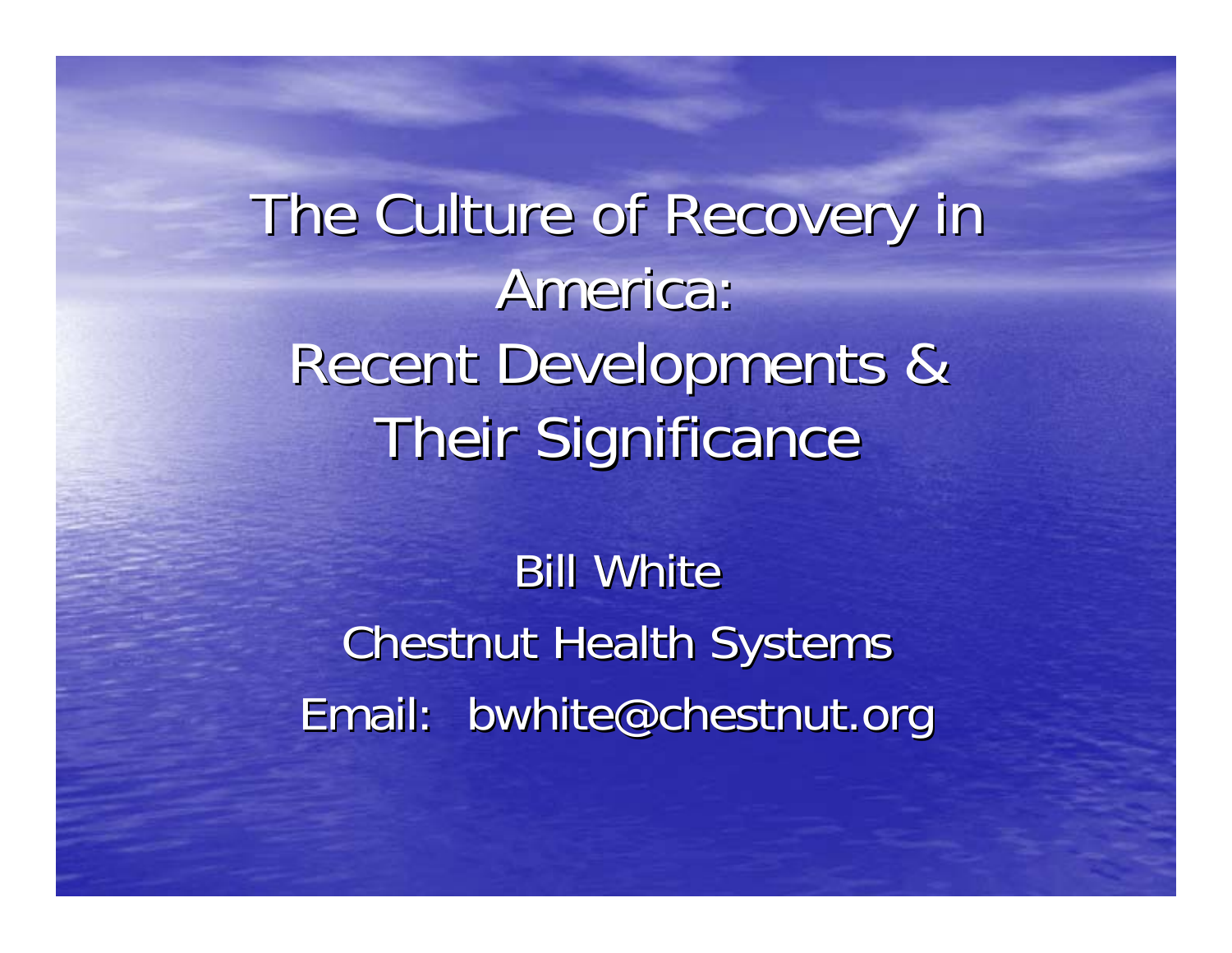#### The Ecology of Addiction Recovery The Ecology of Addiction Recovery

1990: The Culture of Addiction, The Culture of Recovery

Transition from addiction to recovery often a journey between two quite distinct worlds.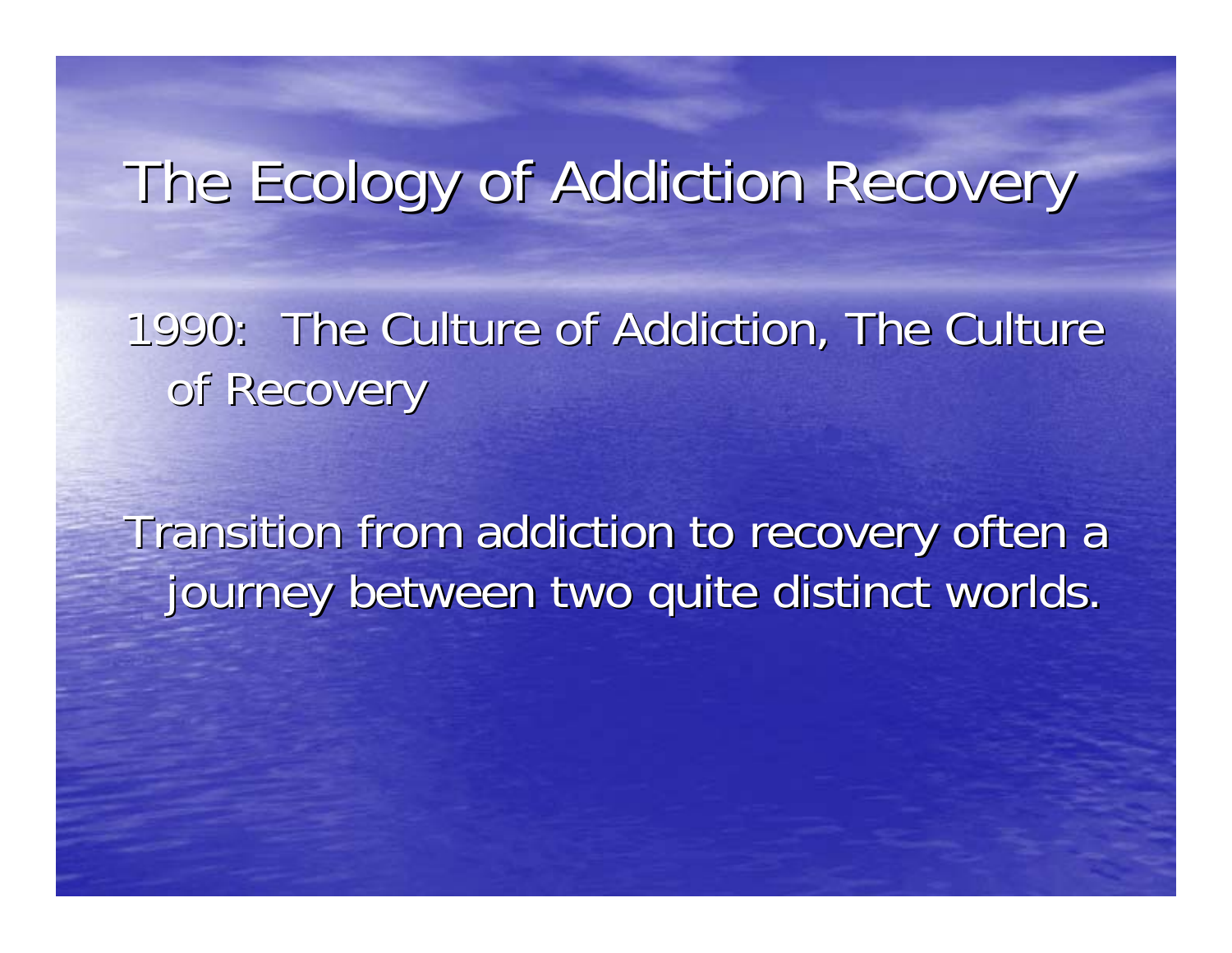#### A Cultural Model of **Addiction and Recovery**

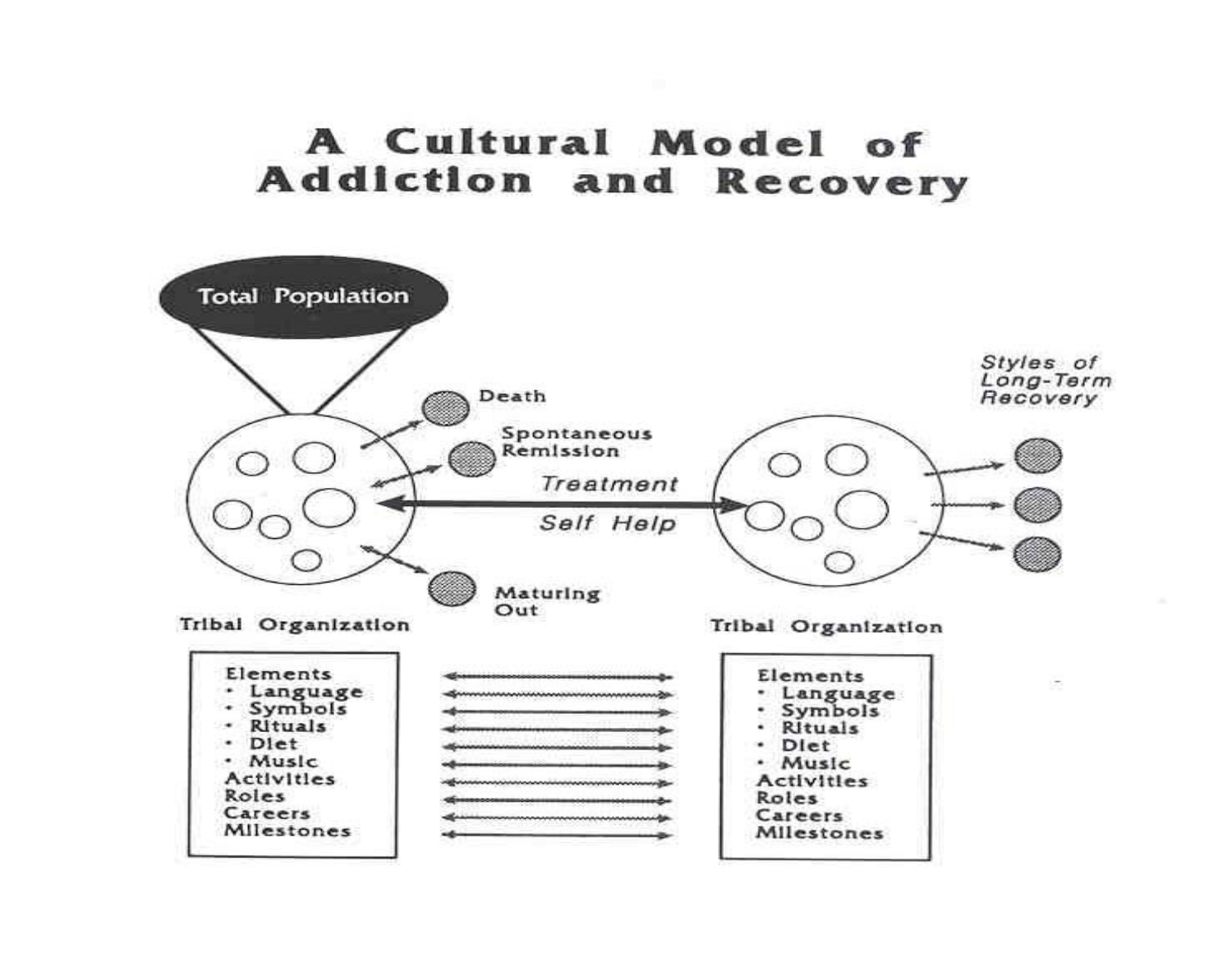# Early Definition of Culture of Early Definition of Culture of Recovery

- Focused on Twelve Step Groups (AA and NA in particular) and fledgling alternatives
- Spoke of "recovery community" in singular
- · Recommended assertive approaches to<br>disengaging clients from C of A and linking clients to resources within the C of R
- Today, the doorway of entry into recovery is<br>widening as are resources to enhance quality of<br>life in recovery.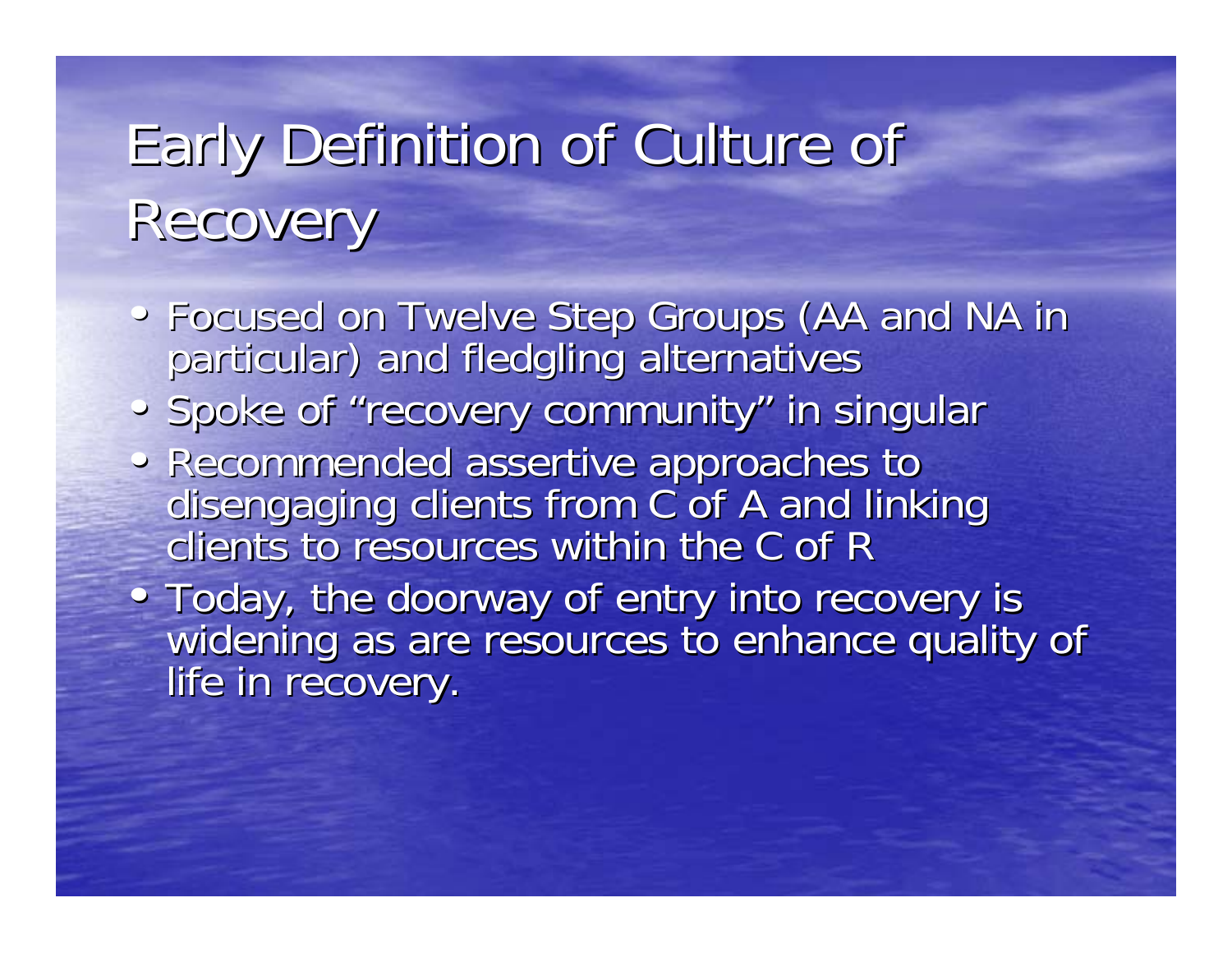#### **Presentation Goals**

1. Provide a historical update of the culture of recovery in America to include a review of diverse communities of recovery and emergence of cultural institutions beyond mutual aid societies. 2. Explore the implications of these changes for addiction professionals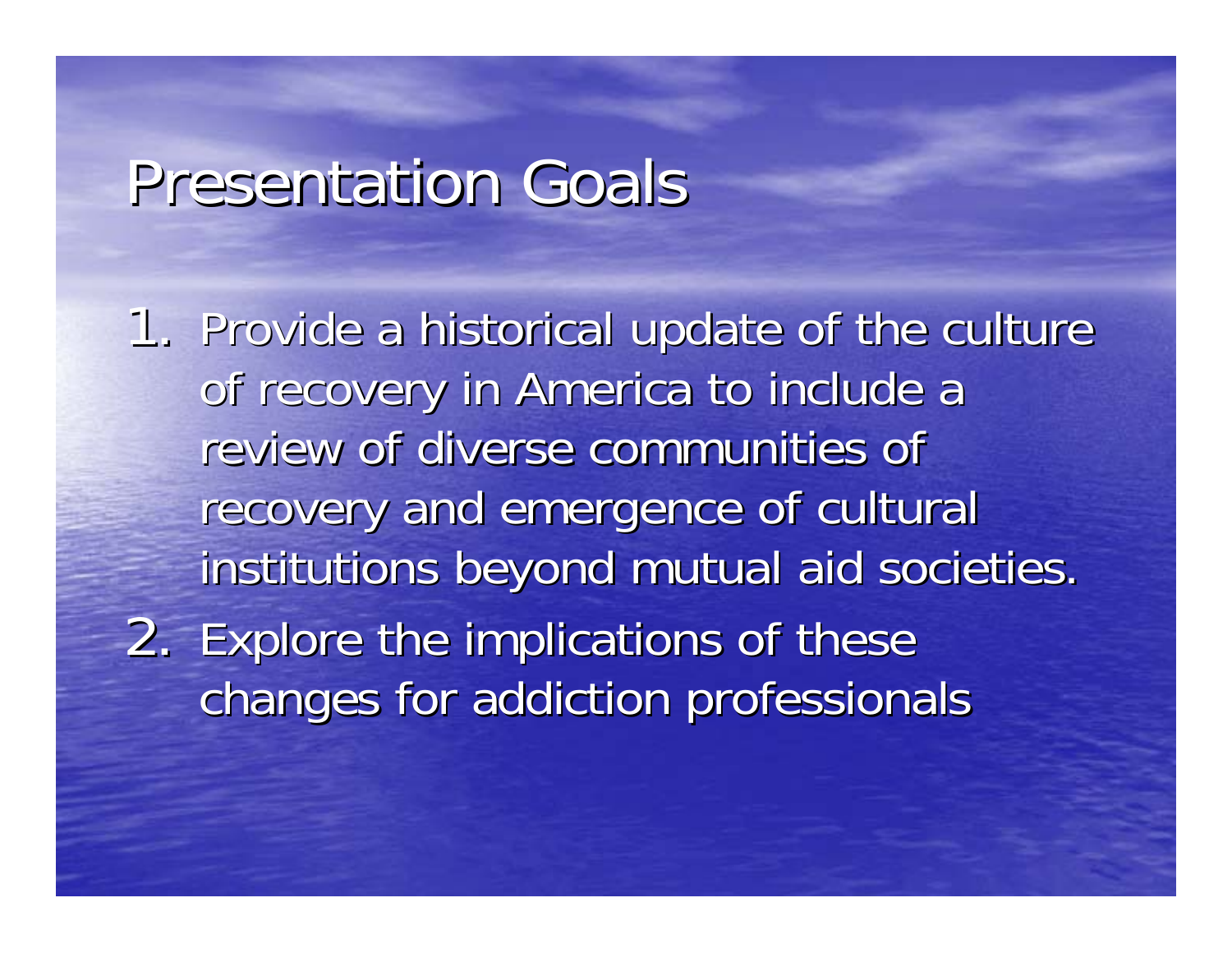# Recovery: From Self-help to Social Movement

Parallels with other modern social Parallels with other modern social movements (civil rights, women's liberation, LGBT rights) 1. Institution Building 2. Cultural Development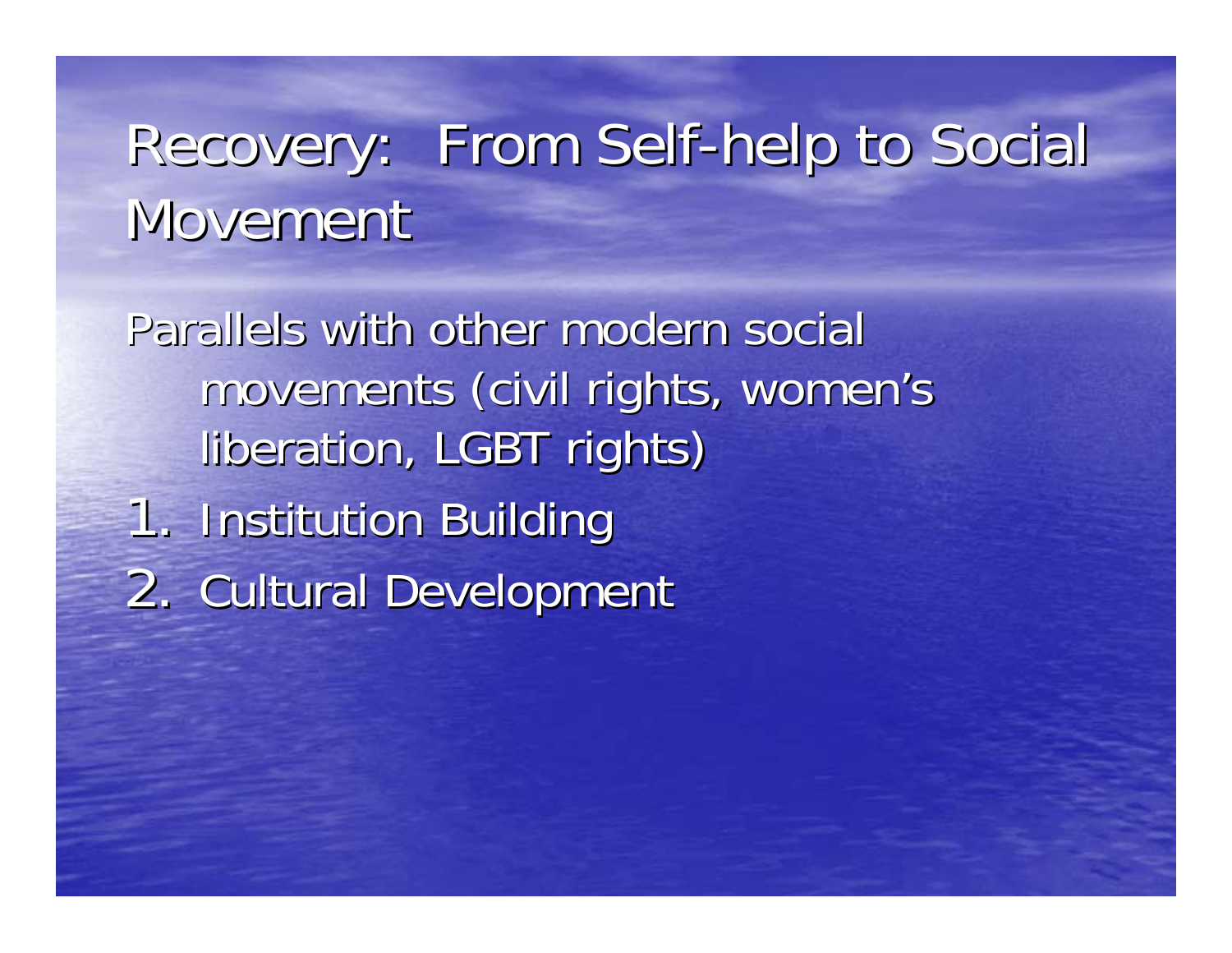# Institution Building

• National/Local Leadership Organizations

- Public Education & Media
- Law & Policy, e.g., discrimination
- Educational Access & Equity
- Business, Industry & Labor Practices
- Health Care Access, Equity & Response to **Special Concerns**
- Mobilization or Challenge to Religious Institutions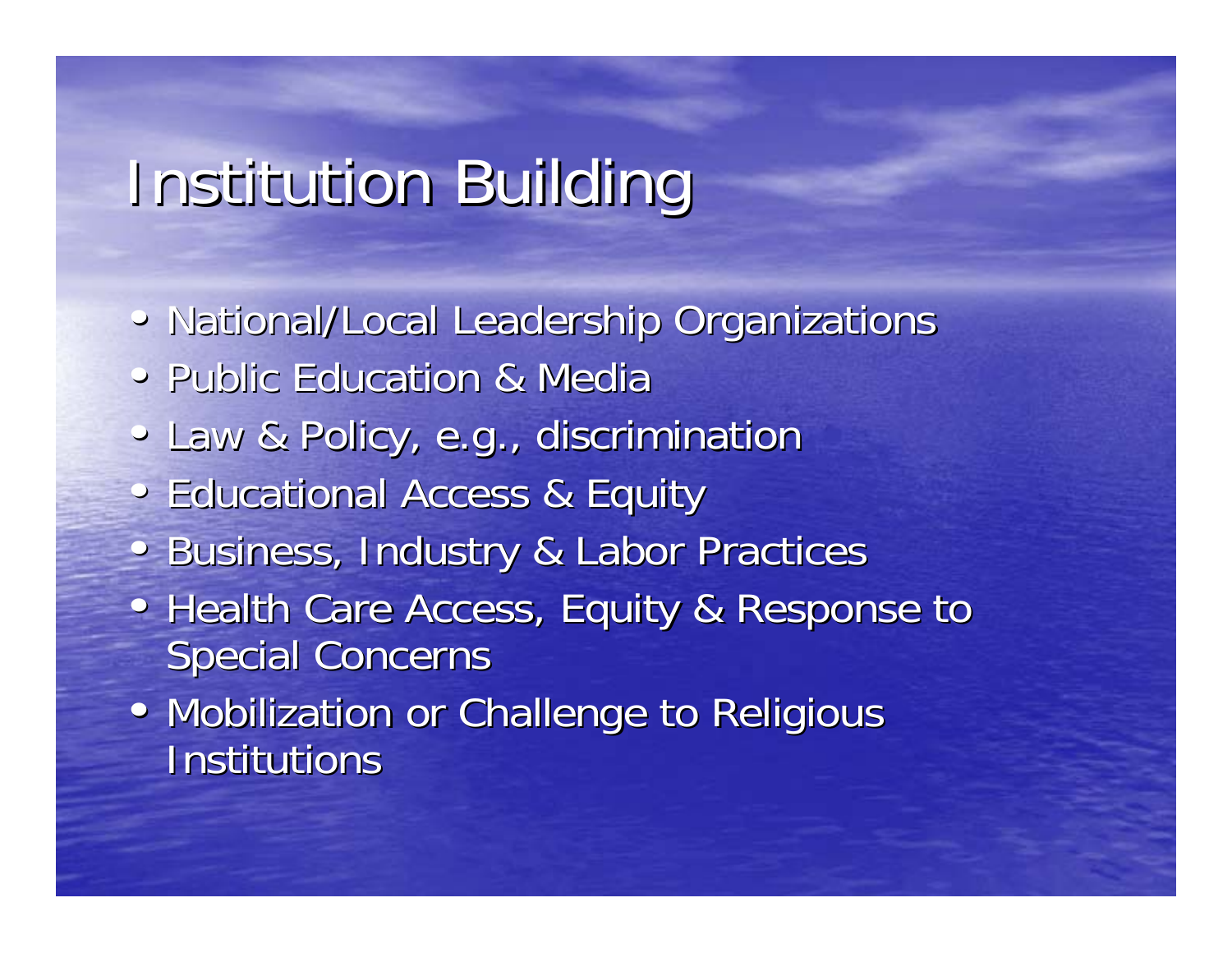# Cultural Development

• Reconstruction of History

- Identity Reconstruction
- **Language Audit & Construction**
- Values Definition
- New Symbols
- Musical Anthems
- Artistic Expression
- Literature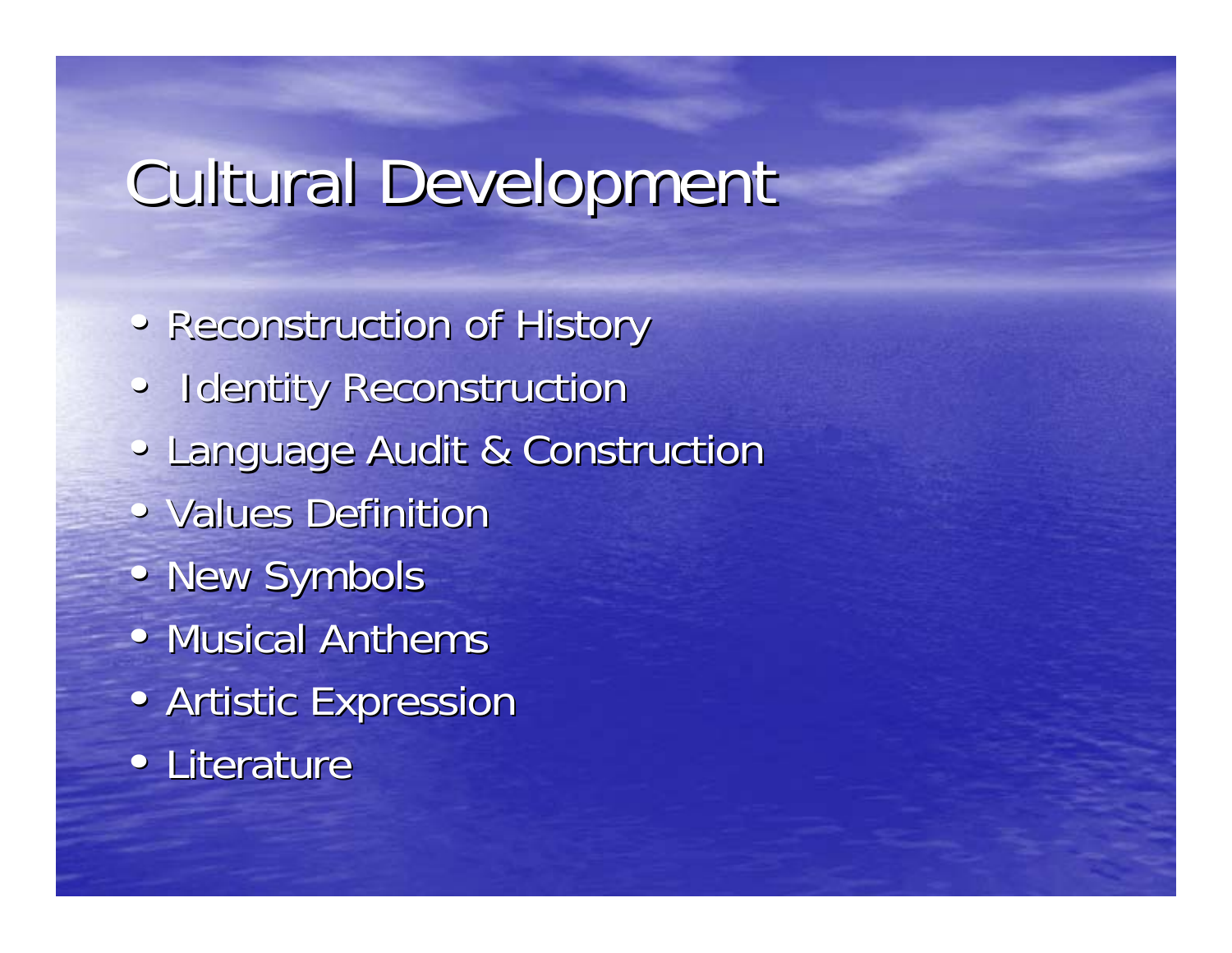# Culture of Recovery Update

• Recovery Support Societies • New Recovery Advocacy Movement

- 
- Spread of Grassroots Recovery Community **Organizations & Recovery Support Centers**
- Recovery Home Movement
- Recovery School Movement
- Recovery Ministries, Churches & Colonies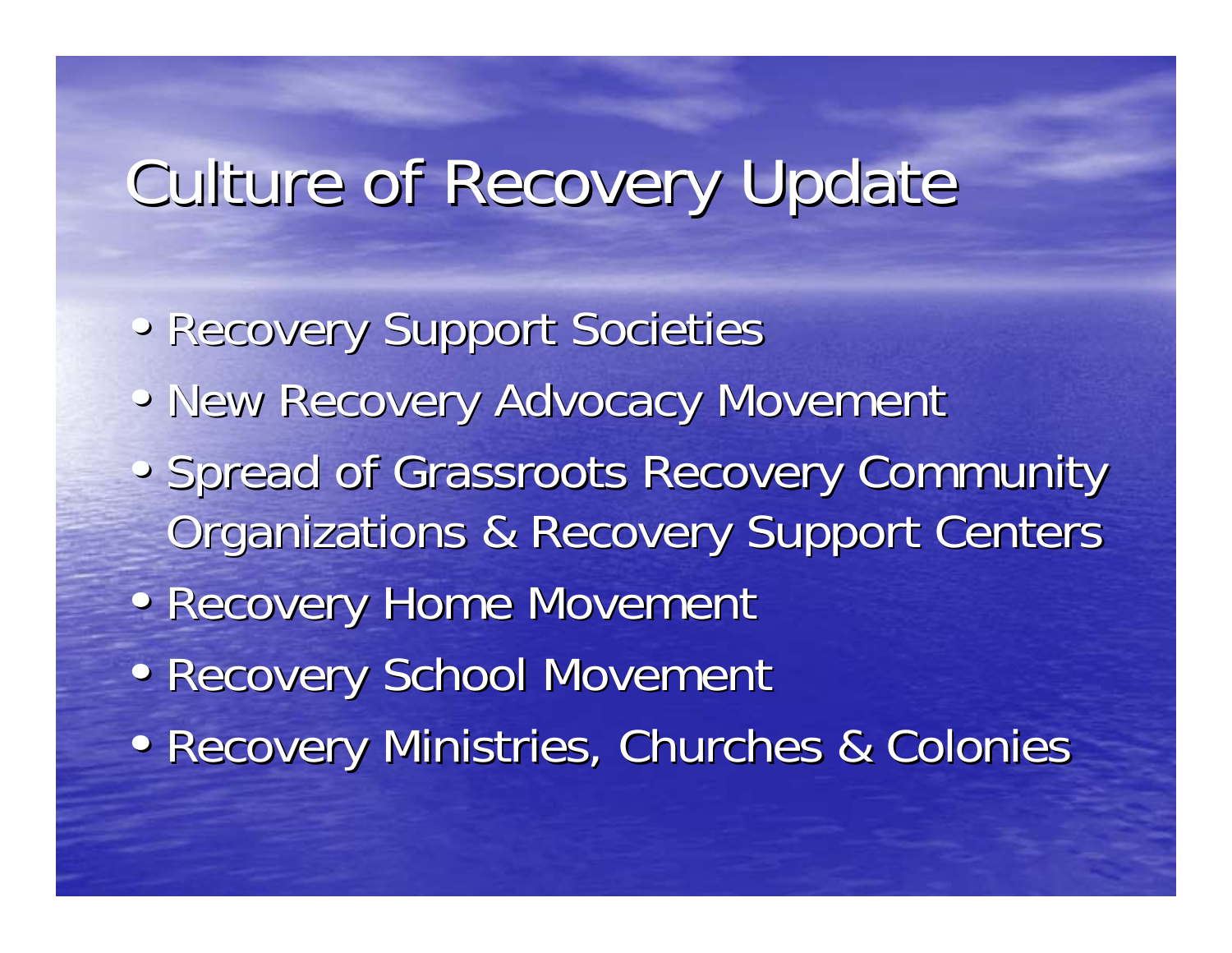# Recovery Mutual Aid

- Growth of Twelve Step Groups
- Growing varieties of Twelve Step experience
- Dramatic growth in total membership
- Geographical dispersion in U.S. and internationally
- Diversification of recovery frameworks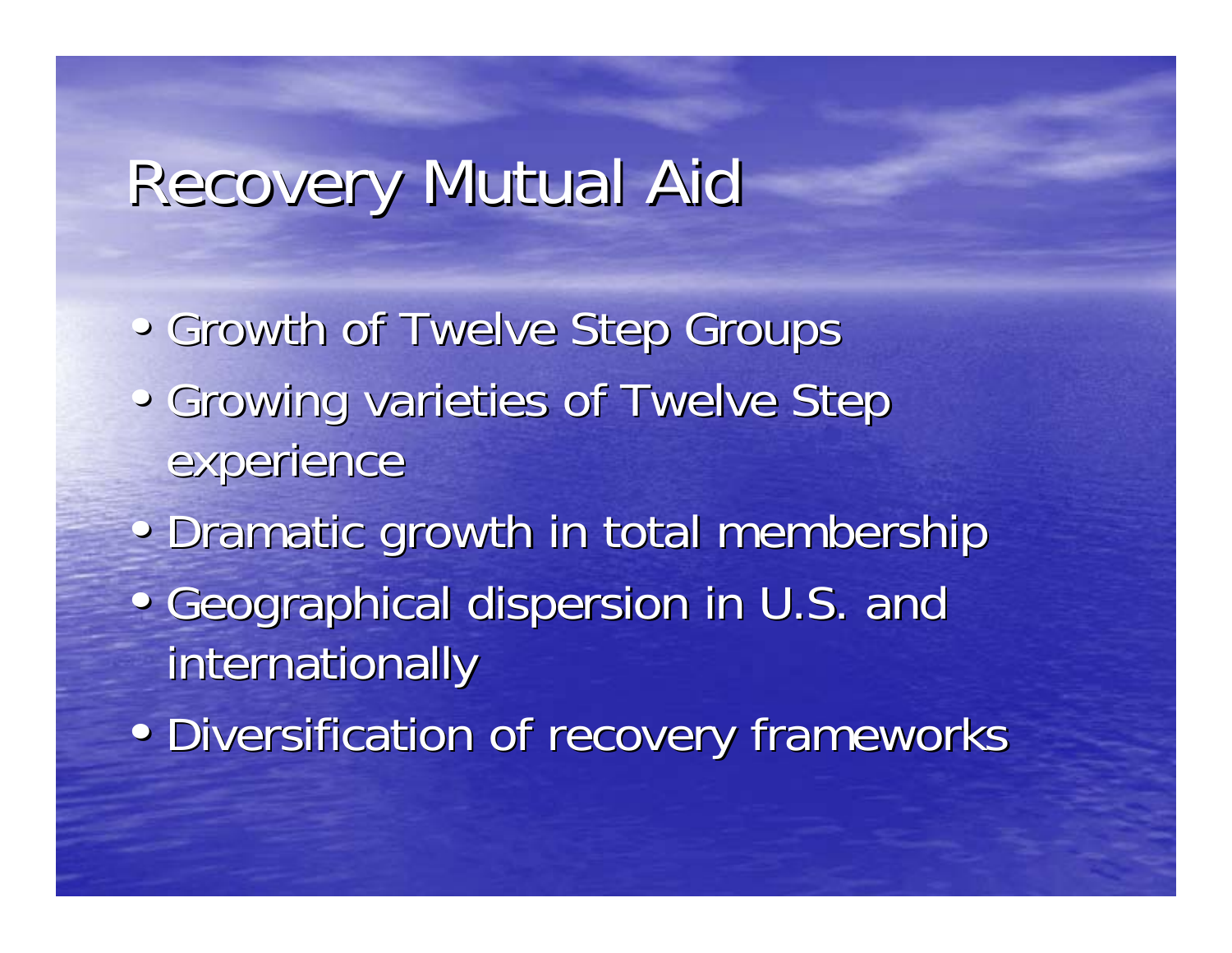#### Spiritual Frameworks of Recovery

Twelve-Step Groups, e.g., -AA (1935) and NA<br>(1947, 1953) Primary Drug Adaptations: marijuana (1968,<br>1989), prescription drugs, (1975, 1998), cocaine<br>(1982) nicotine (1985), benzodiazepine (1989),<br>methamphetamine (?), heroin (?), persons in<br>recovery on methadone (1991) & generic Non-Twelve Step, Spiritual Alternatives --The Red Road to Wellbriety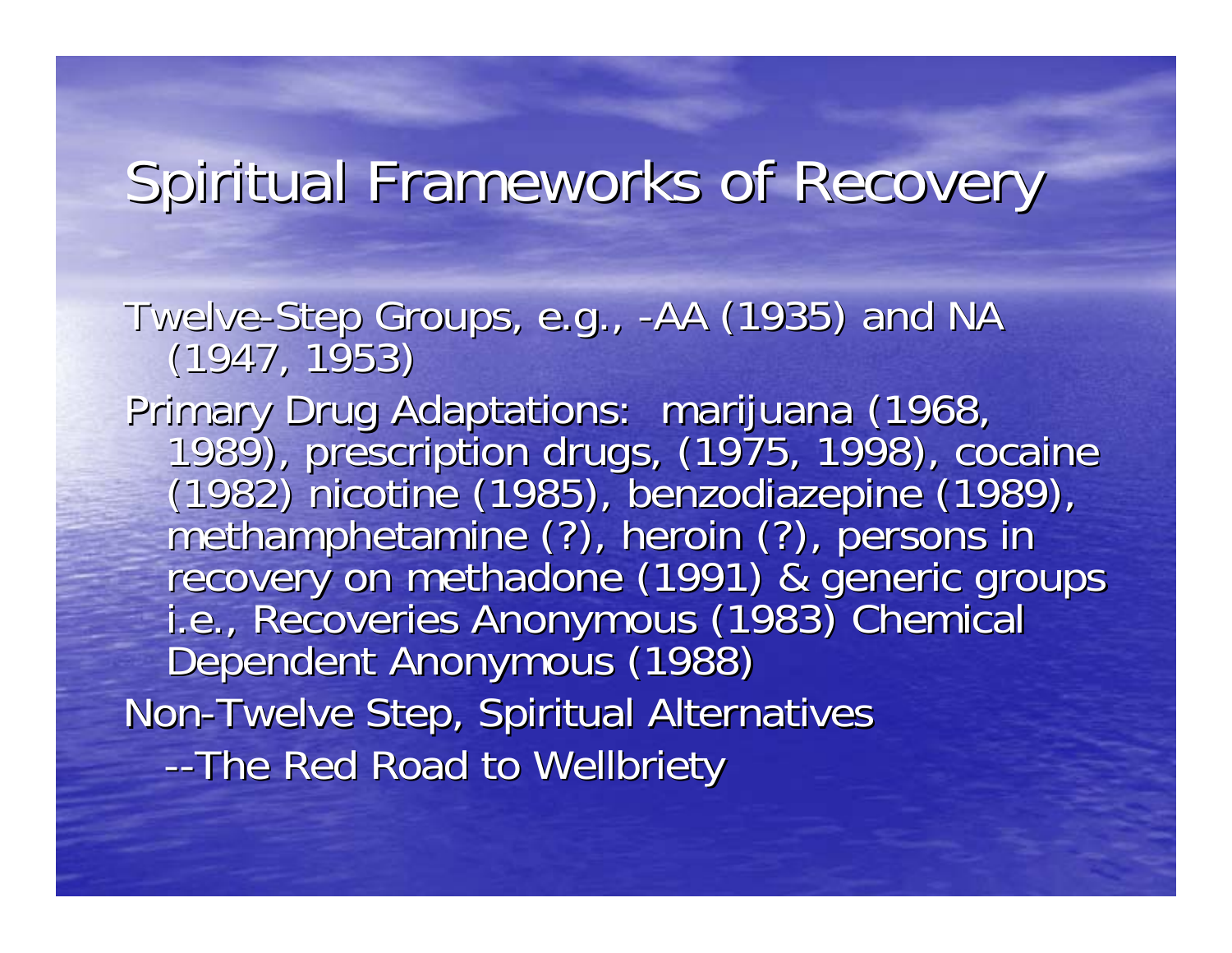## Further Specialization

Family Al-Anon (1951), Alateen (1957), Families Anonymous (1971), Recovering Couples Anonymous (1988) & Teen-Anon (1999)

Emergence of Concept of "Family Recovery"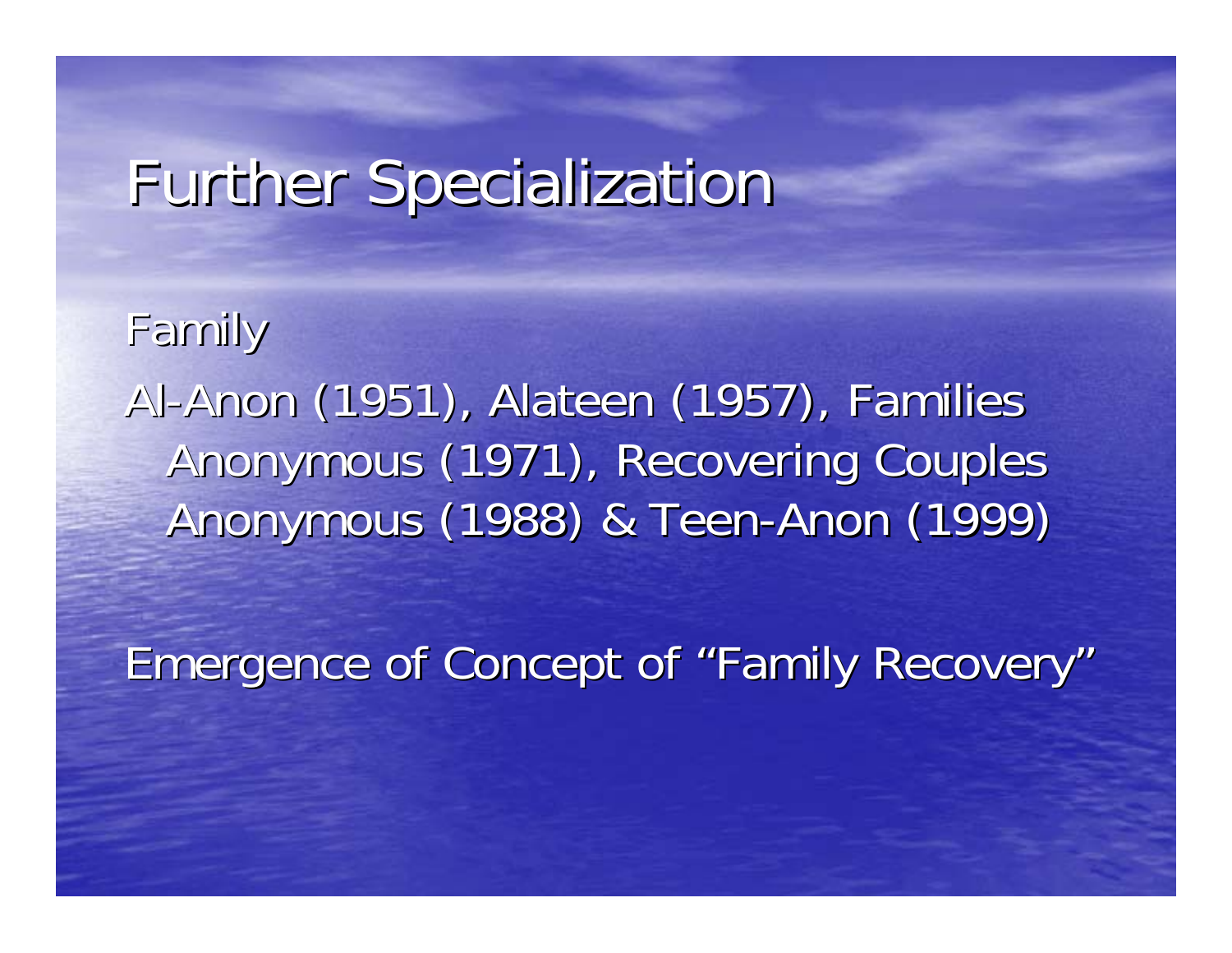#### Further Specialization Further Specialization

**Occupational** International Doctors in Alcoholics Anonymous (1949), Lawyers (1975), Anesthetists (1984), Nurses (1988), Veterinarians (1990), etc.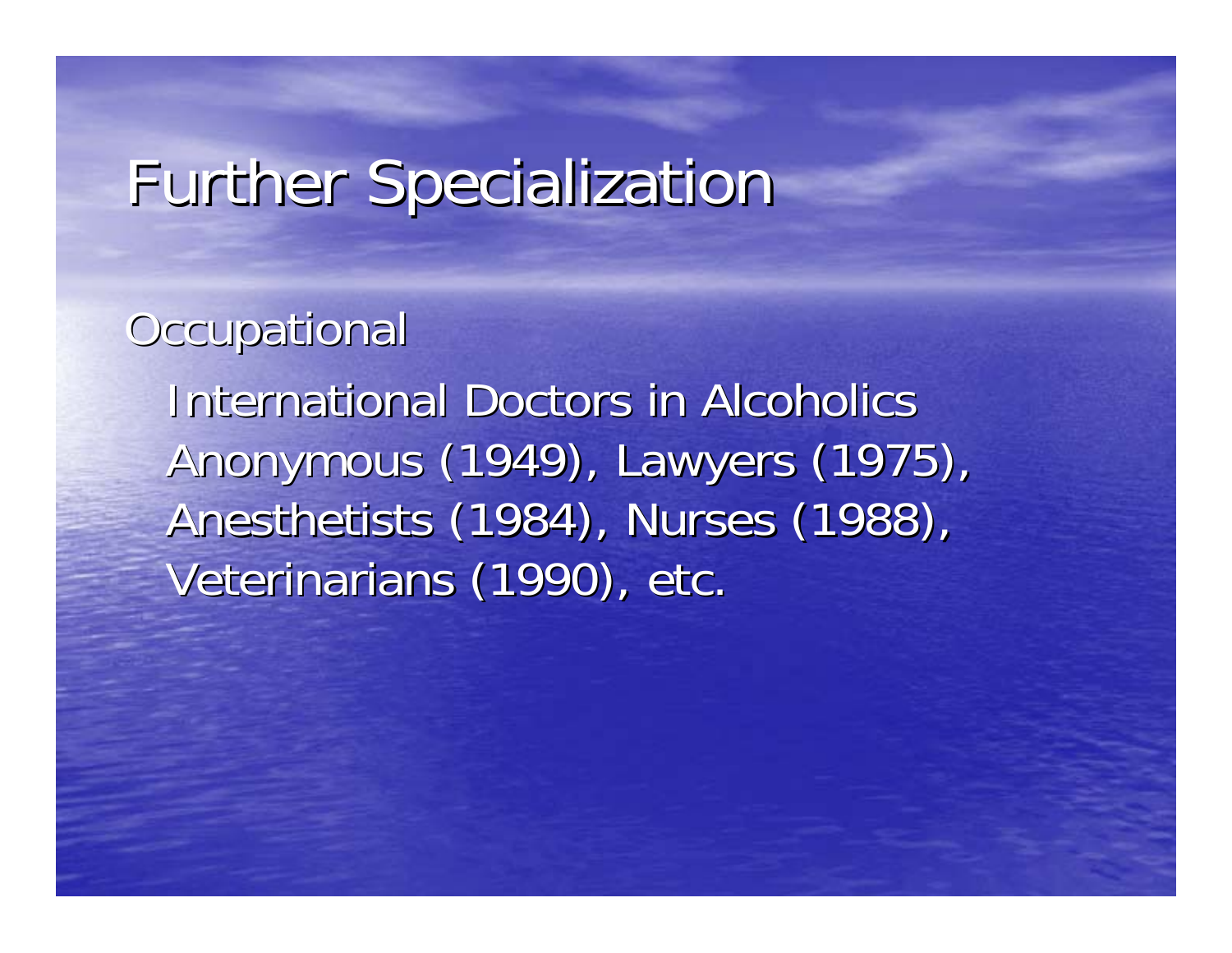#### Further Specialization Further Specialization

Co-Occurring Problem Dual Disorders Anonymous (1982), Dual Recovery Anonymous (1989), Double Trouble in Recovery (1993) Trouble in Recovery (1993)

**Criminal Justice Inner Circle** Winner's Circle/Community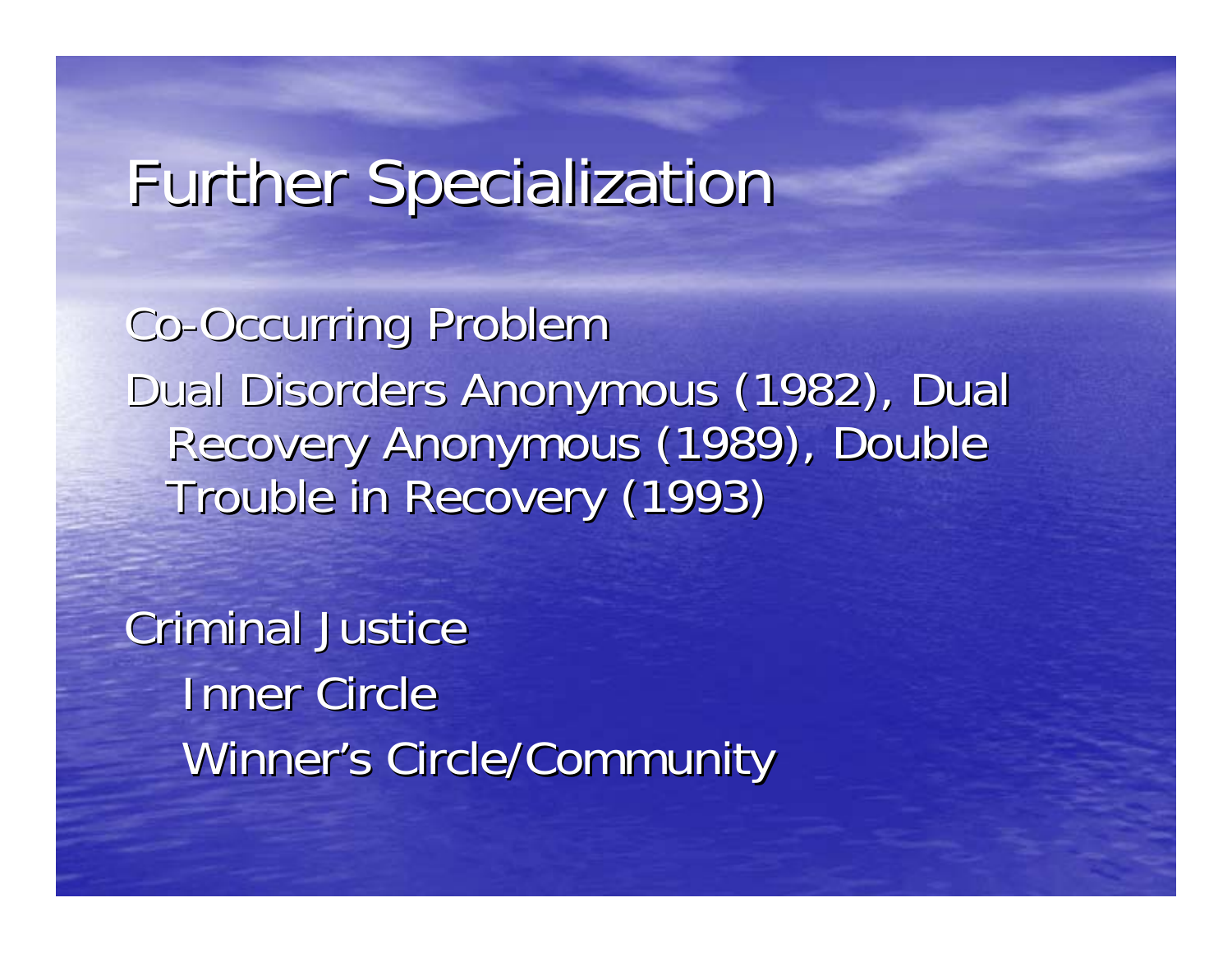# **Meeting Specialization**

- •Gender
- Age or duration of sobriety
- $\overline{\phantom{a}}$  Ethnicity
- Sexual orientation
- Smoking status
- Degree of religiosity
- Endless varieties of meeting formats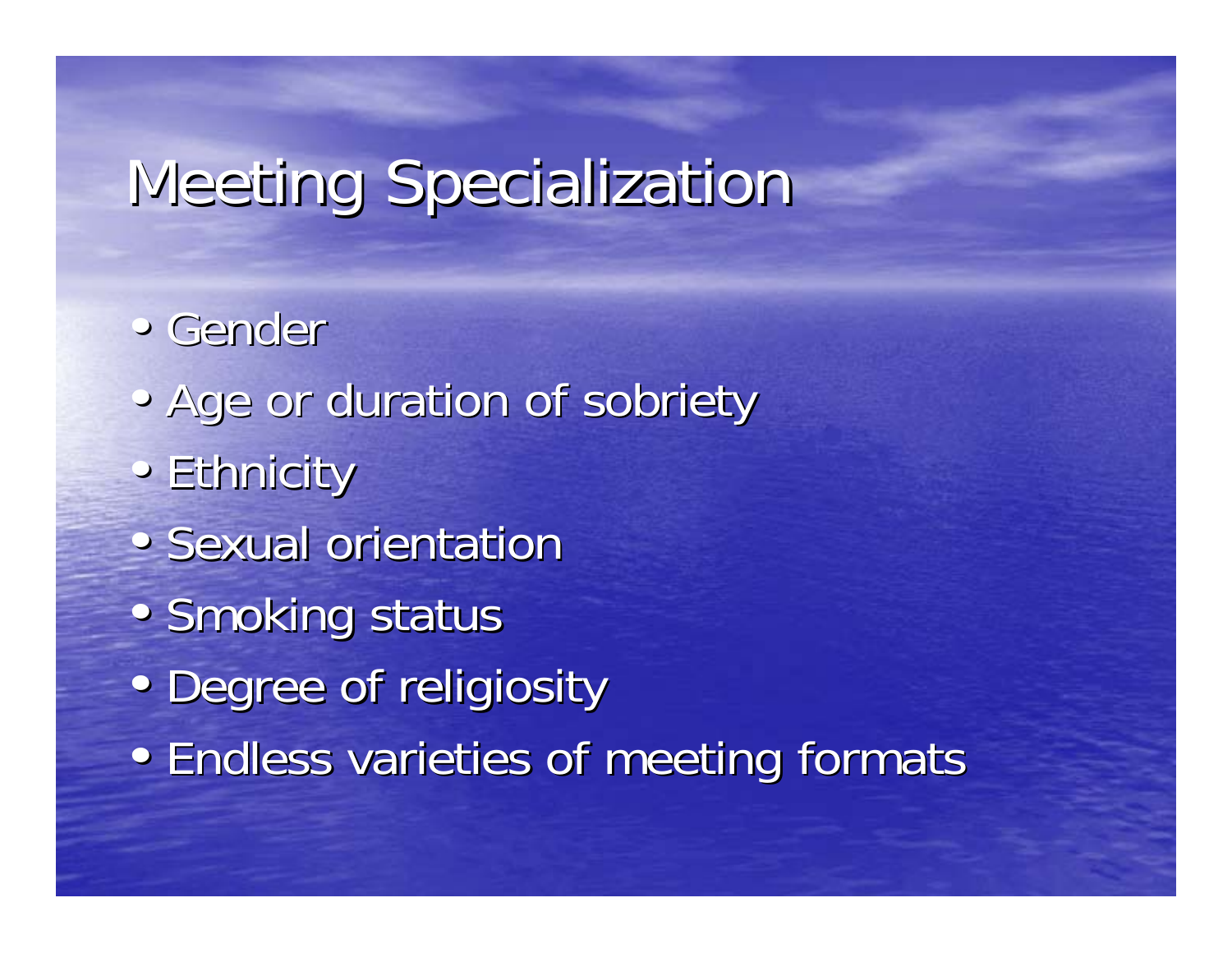#### Secular Recovery Support Groups

- Women for Sobriety (1975)
- Secular Organization for Sobriety / Save Our Selves (1985)
- Rational Recovery (1986)
- Men for Sobriety (1988)
- SmartRecovery<sup>®</sup> (1994)
- Moderation Management (1994)
- LifeRing Secular Recovery (1999)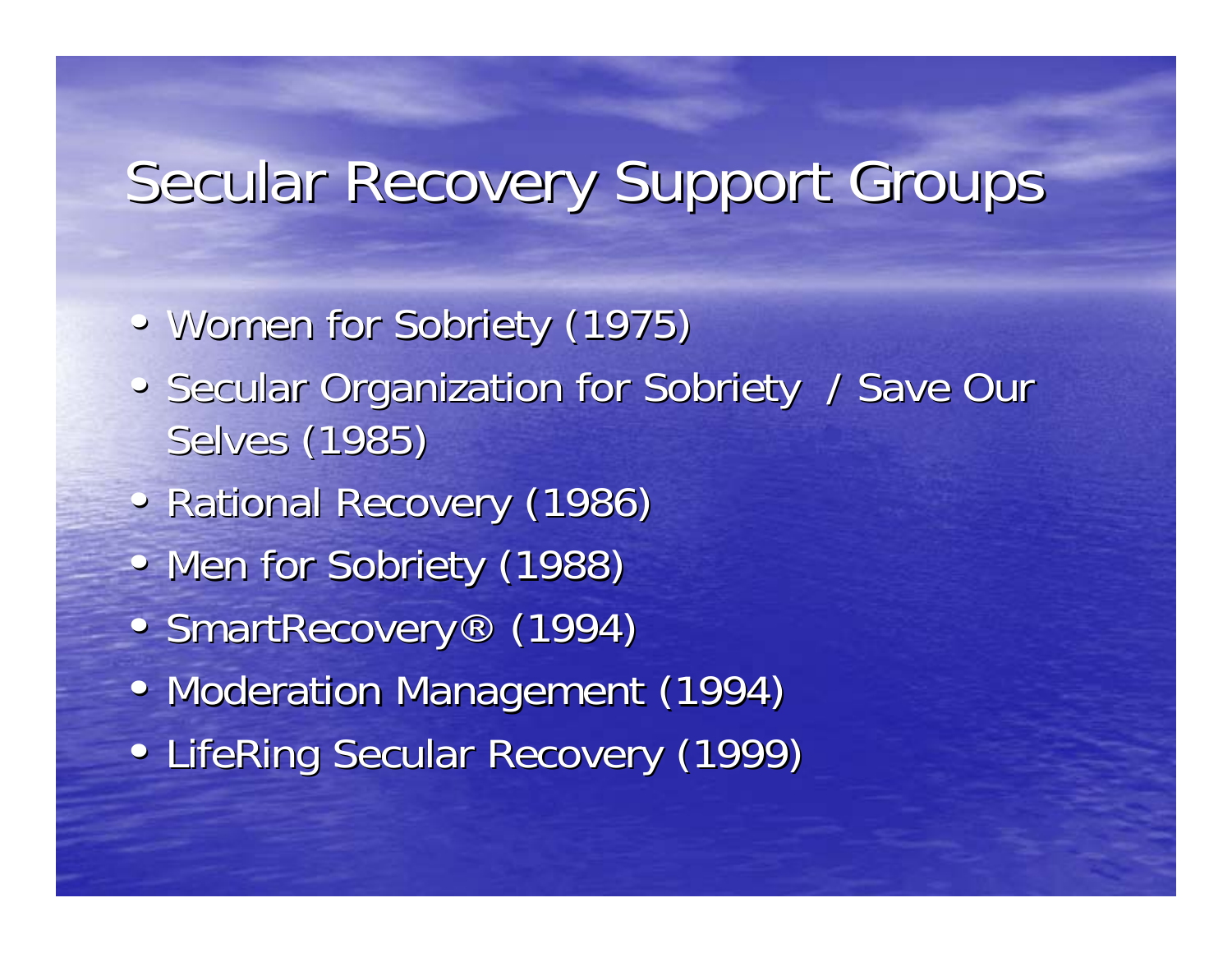#### Religious Recovery Support Groups

- Calix Society (1947)
- Alcoholics Victorious (1948)
- Teen Challenge (1961)
- Alcoholics for Christ (1976)
- JACS (1979)

• Celebrate Recovery, Free N' One, Ladies Victorious, Overcomers in Christ, Liontamers Anonymous, Mountain Movers, Millati Islami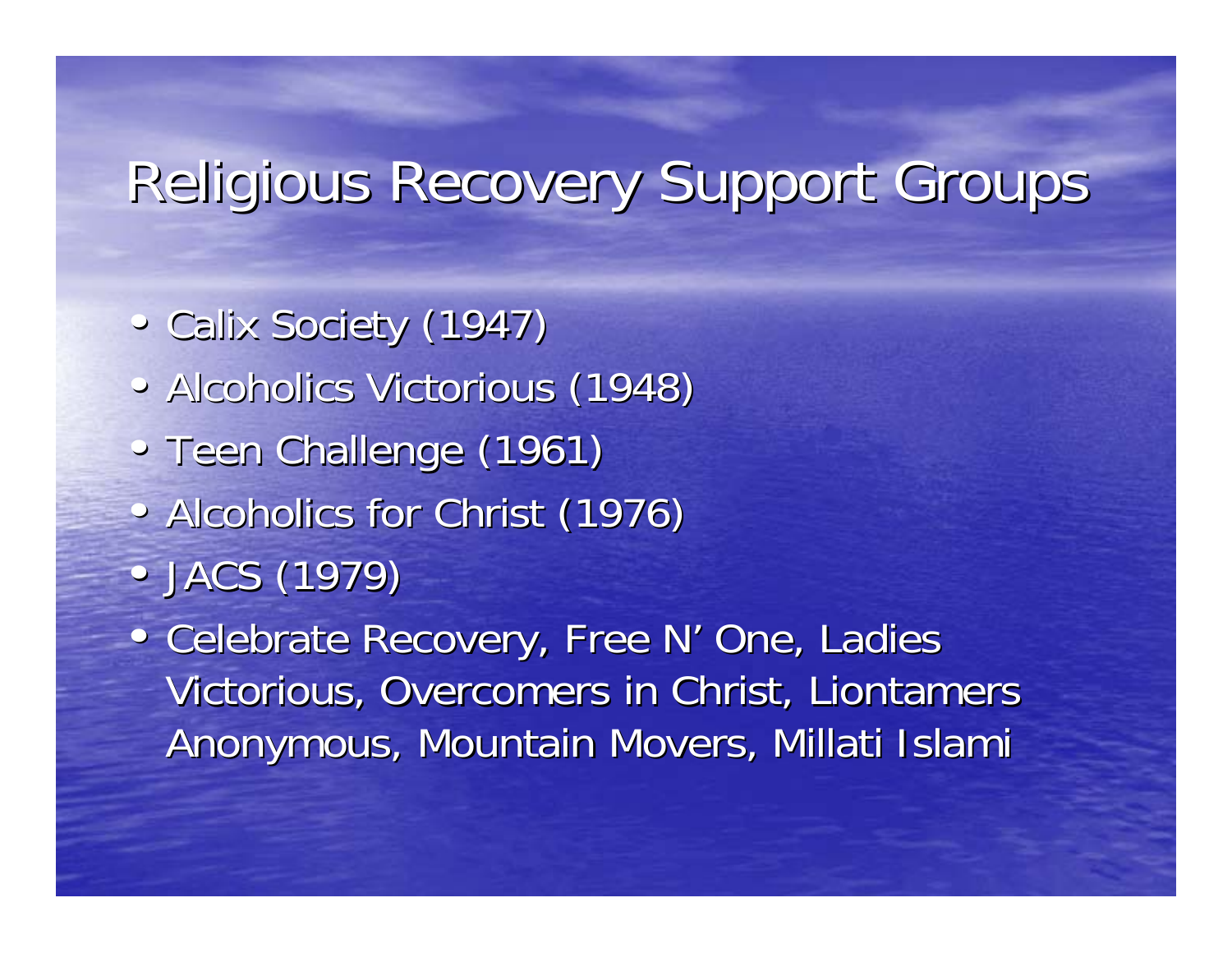#### Important Resource

Mutual Support Resources updated every 30 days at Faces and Voices of Recovery Web **Site** 

http://www.facesandvoicesofrecovery.org/re sources/support\_home.php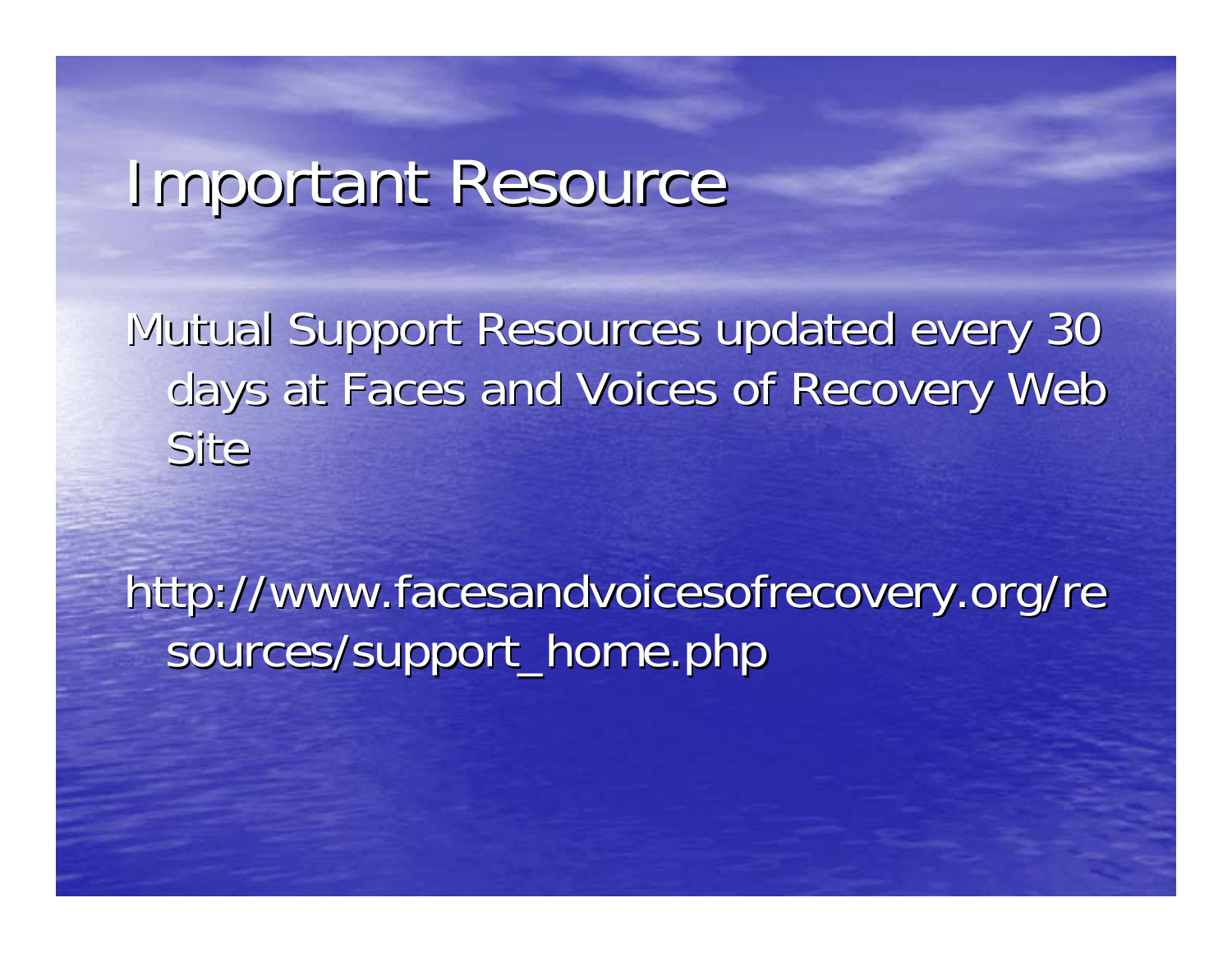# Update on Science of Recovery Update on Science of Recovery Support

Emerging Recovery Research Agenda Emerging Recovery Research Agenda Key Findings Emerging on: • Recovery Prevalence • Diversity of Recovery Pathways • Active Ingredients • Additive Effects to Treatment • Best Linkage Procedures • Point of Recovery Stability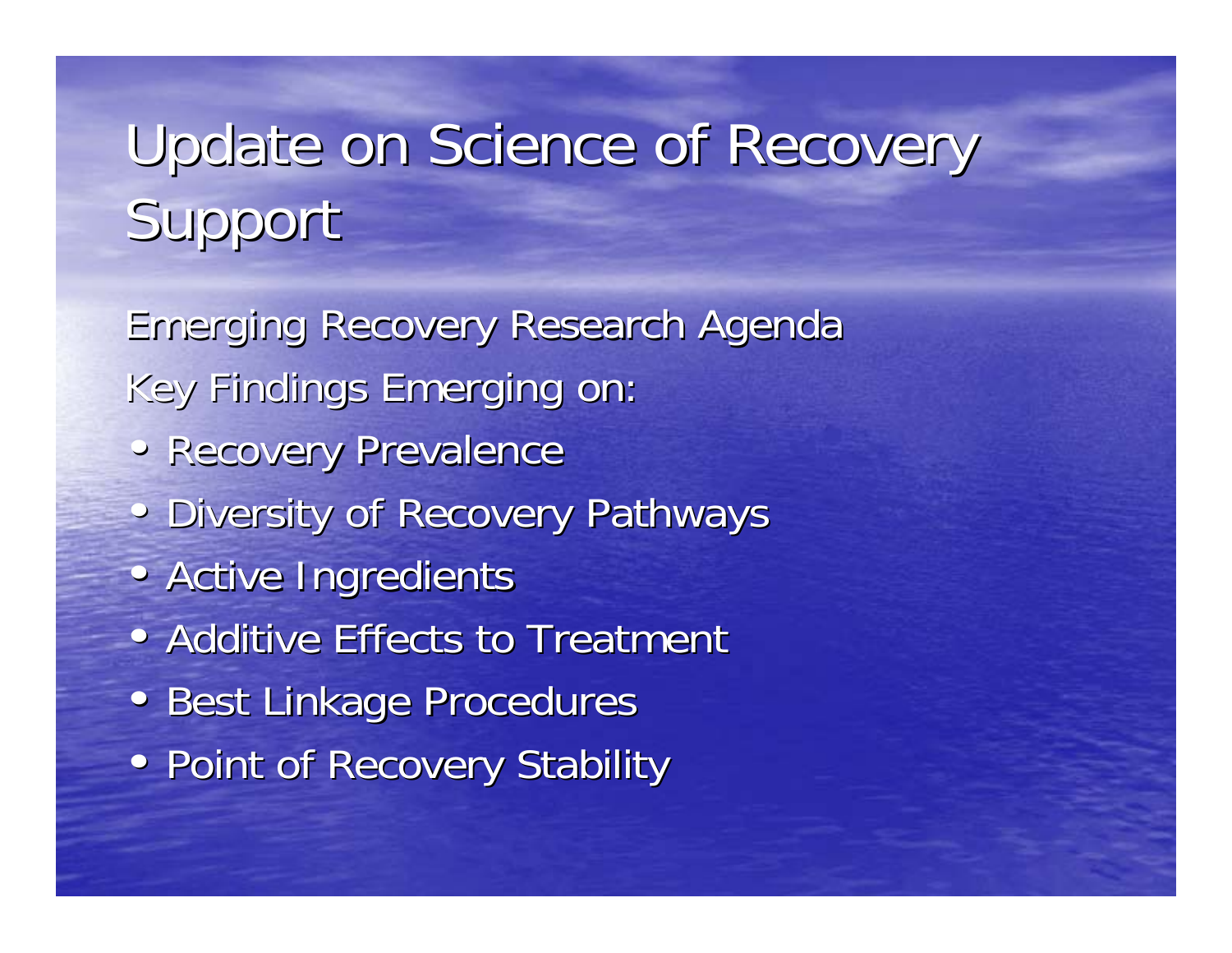#### New Recovery Advocacy Movement

History 2001 Recovery Summit in St. Paul 2001 Recovery Summit in St. Paul Influence of CSAT's RCSP and ATR National Organization Faces and Voices of Recovery NCADD Johnson Institute **Legal Action Center**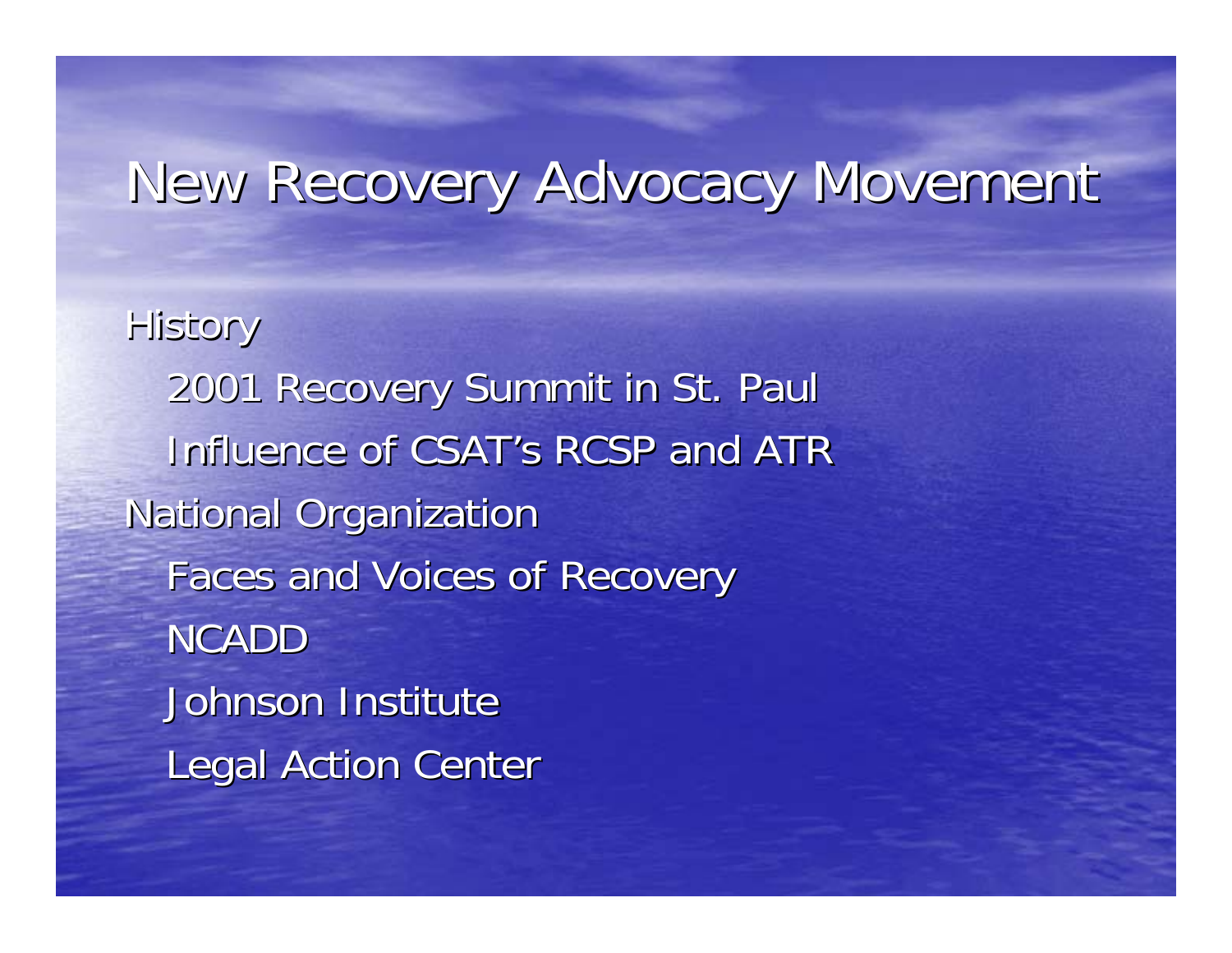# Movement Goals

- **Political/Cultural Mobilization of Communities of Political/Cultural Mobilization of Communities of Recovery Recovery**
- **PRECOVERY-focused Public & Professional Education**
- **Advocacy of Pro-recovery Laws & Social Policies**
- **Push for Recovery-focused Redesign of Treatment**
- **Promotion of Peer-based Recovery Support Services**
- •**Recovery Celebration Recovery Celebration**
- **Promotion of Recovery Research**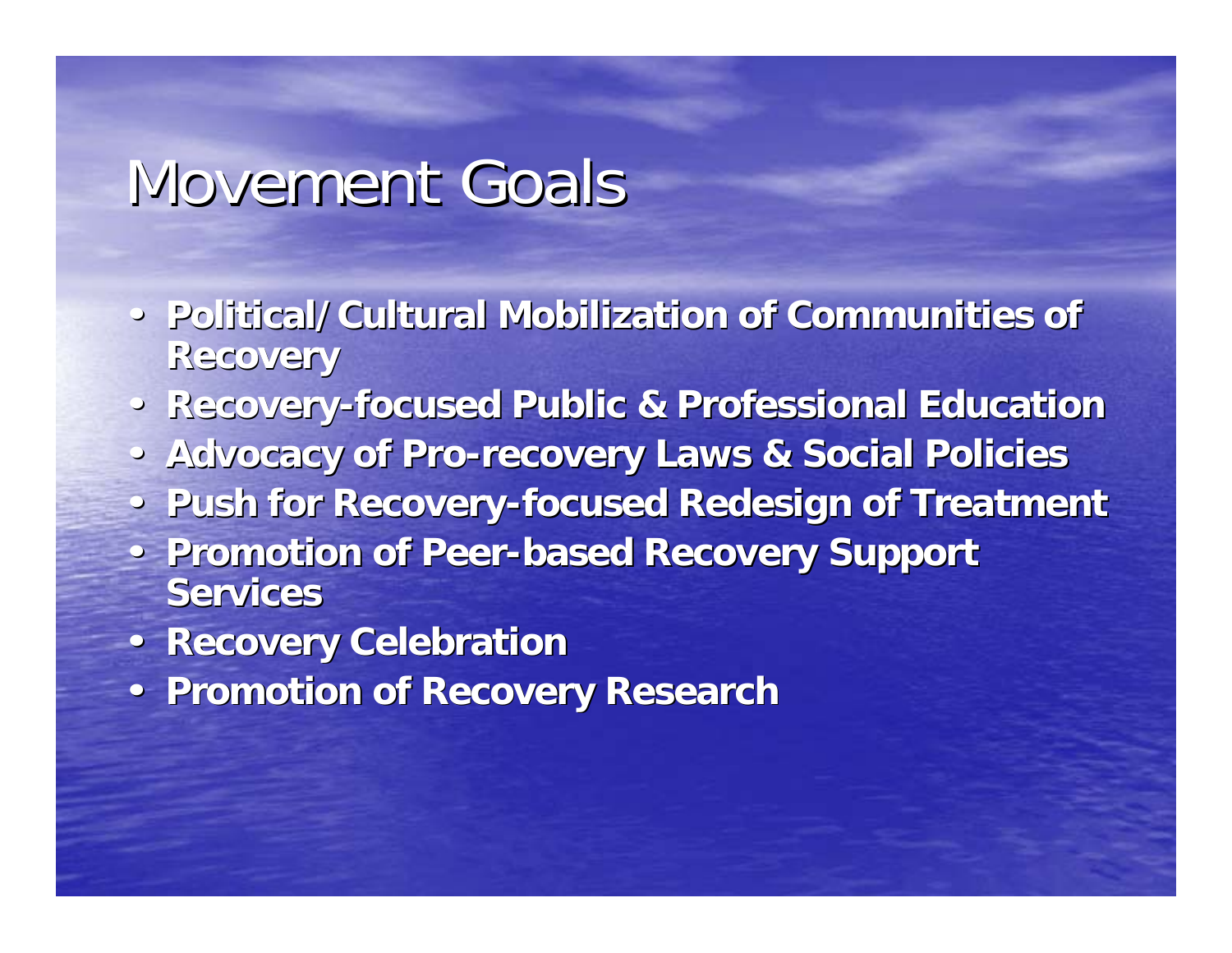by our silence) we let **Cothers** define us

How will anyone know about recovery from addiction if we don't tell them? Will we continue to allow stigma, shame and misunderstanding to destroy our friends, our families, and our communities?

How will anyone know?



#### **Be an Agent of Change!**

Join the Missouri Recovery Network and support the Face and Voice of Recovery! Toll-free 877-669-2280 www.morecovery.org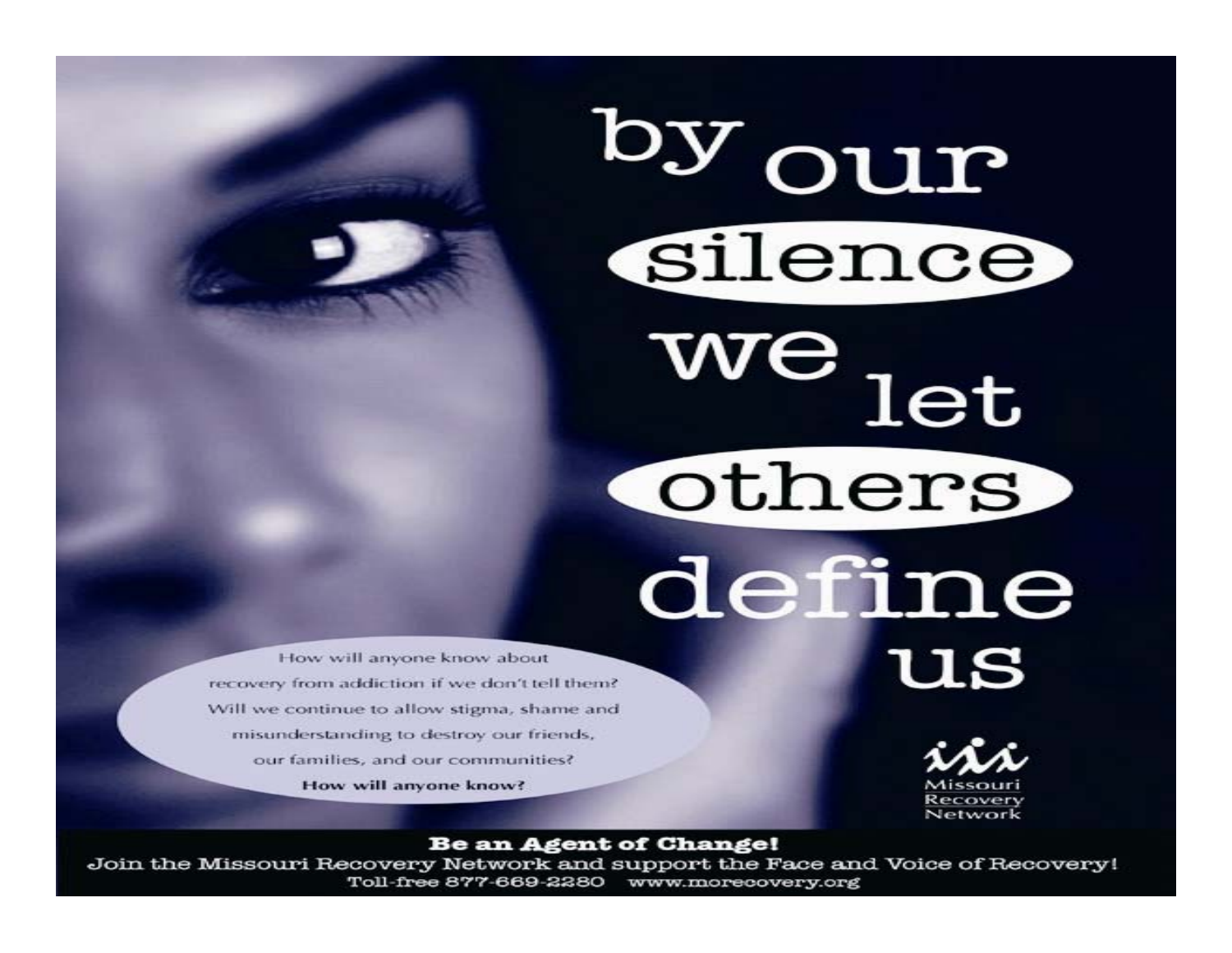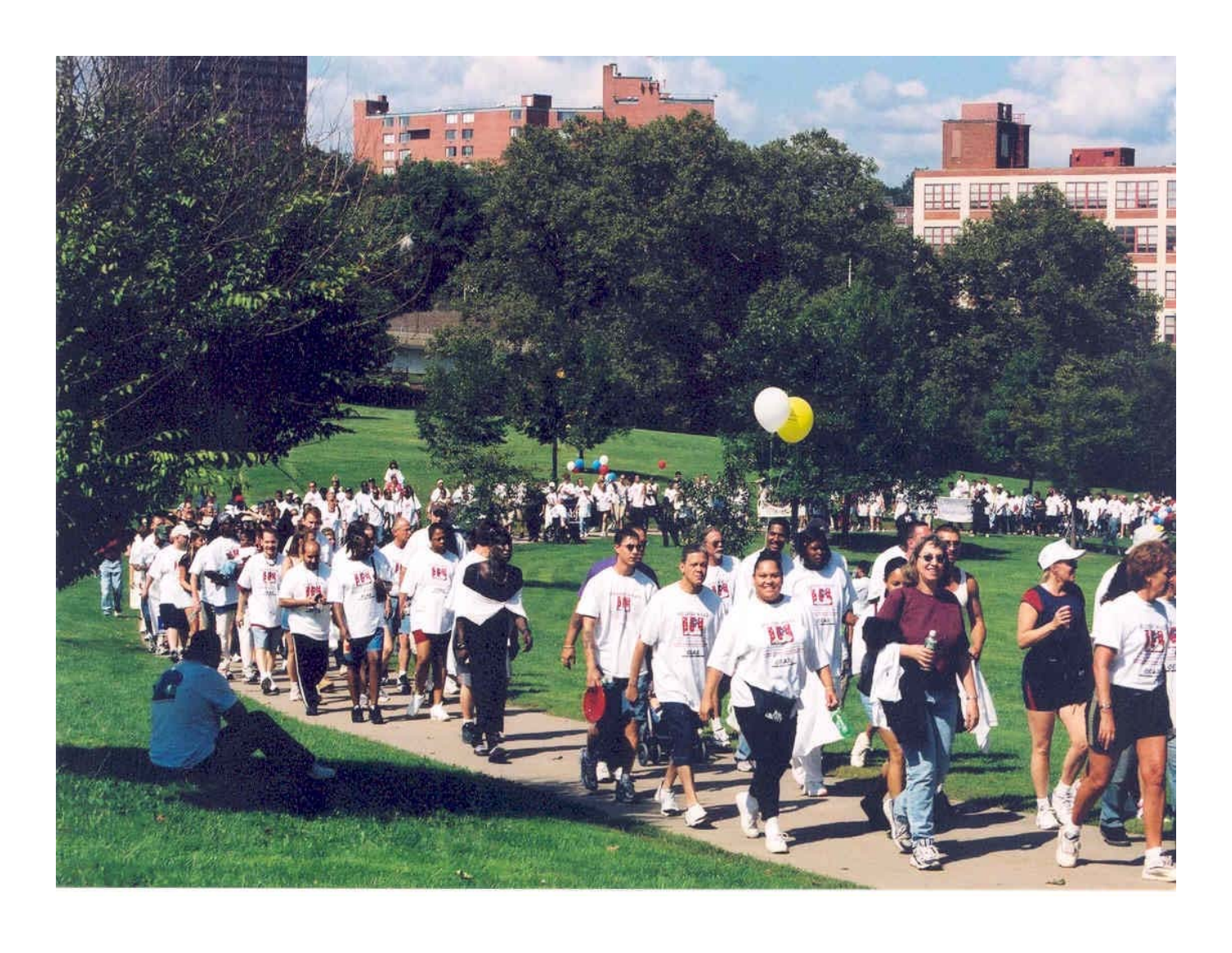





## WE ARE THE FACES OF RECOVERY Recovery is everywhere.





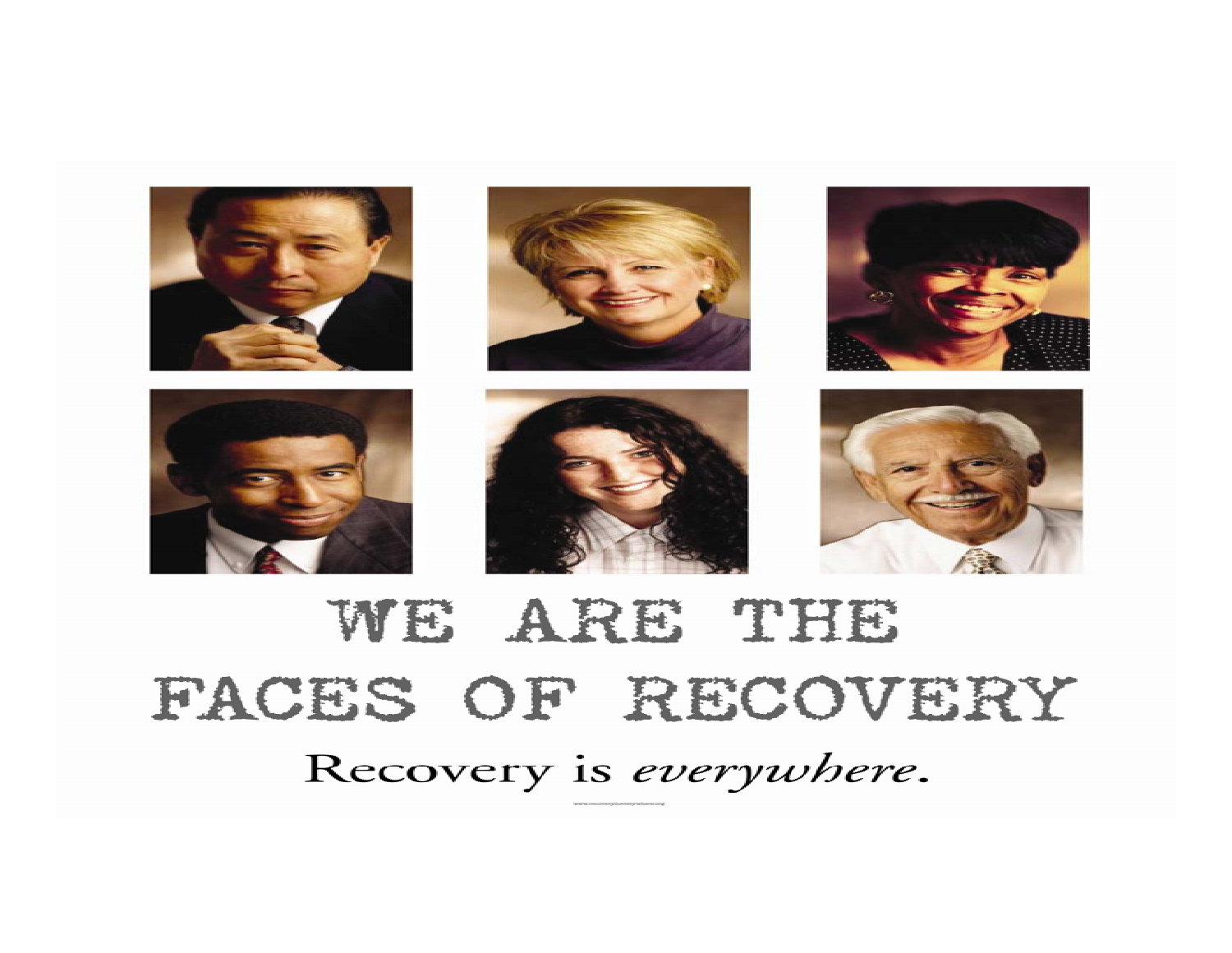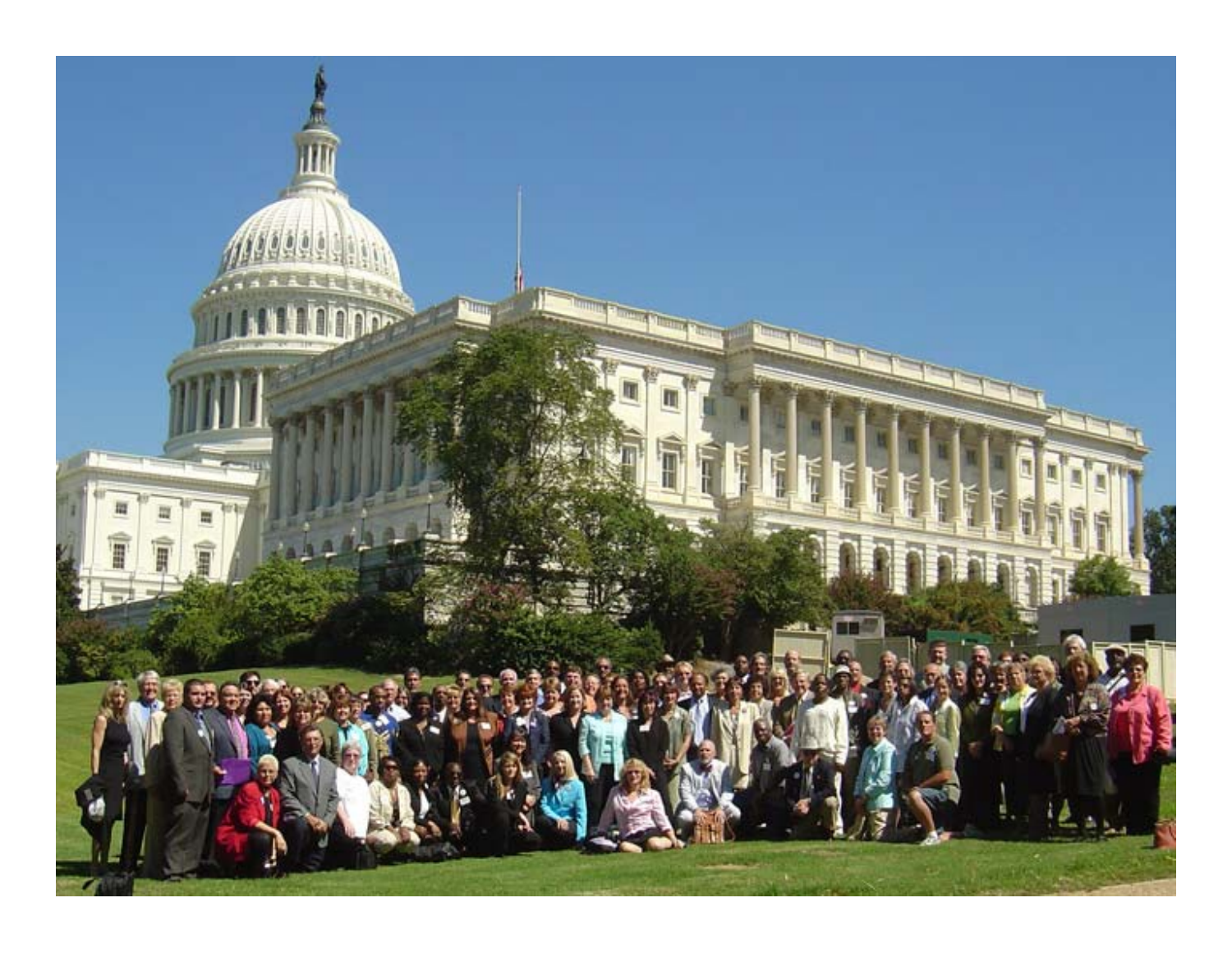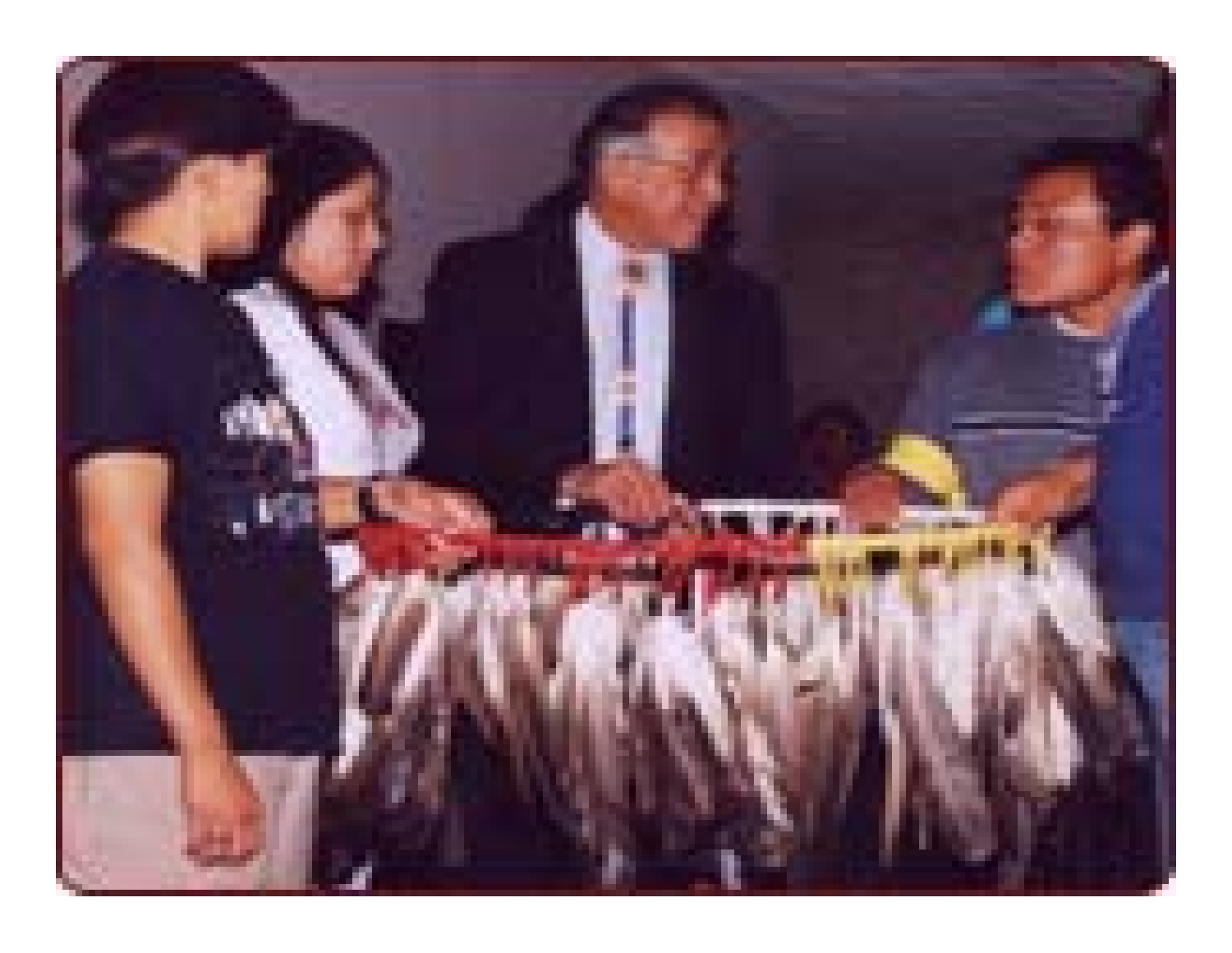Grassroots Recovery Community Grassroots Recovery Community Organizations (RCOs)

- Organized by and on behalf of communities of recovery
- Focus on advocacy, education and peer support services
- Establishing Recovery Support Centers, e.g., CCAR's Network of RSCs in CT
- Some contracting to do telephone-based, post-treatment recovery checkups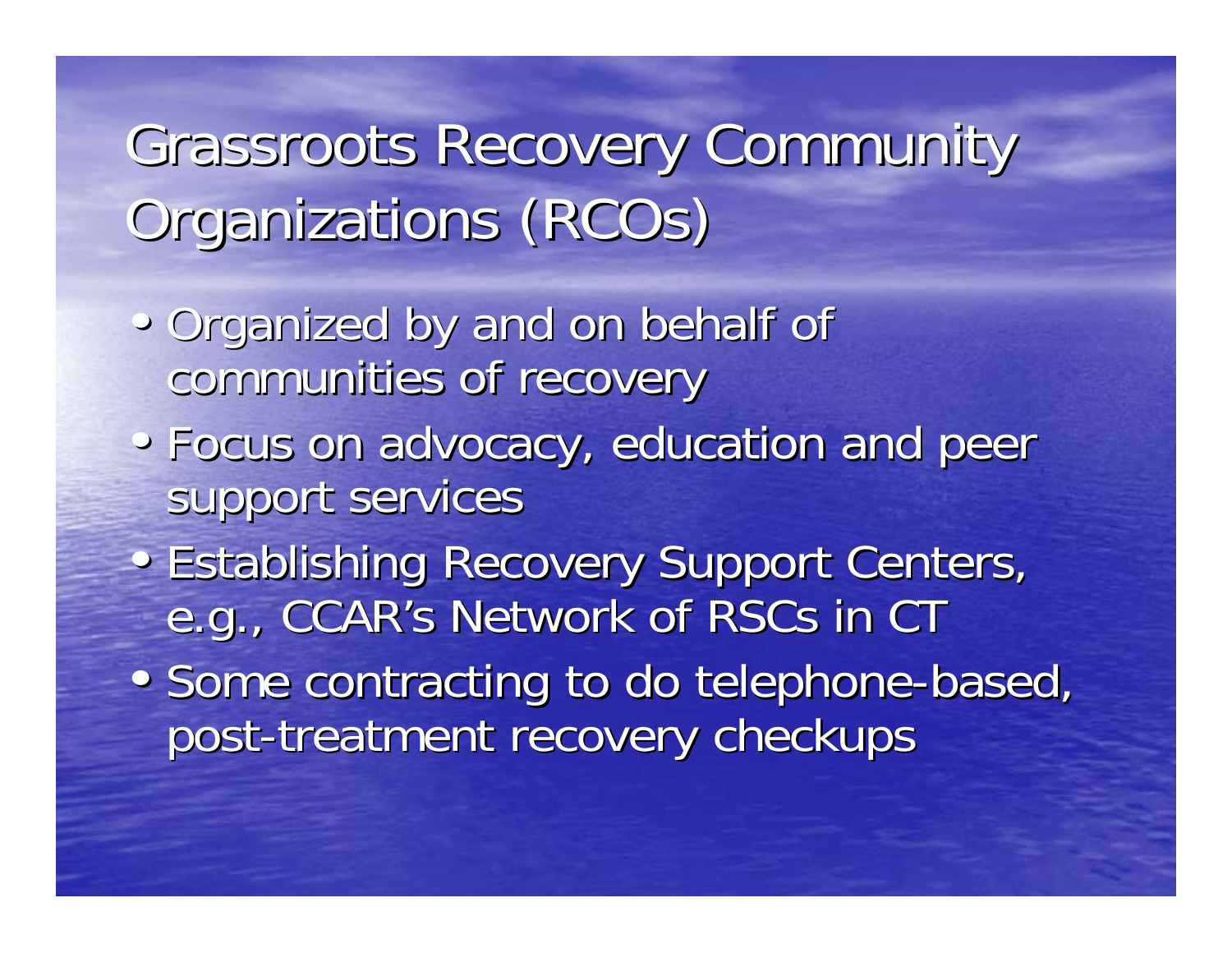#### Recovery Home Movement

- Halfway Houses (1950s) to Social Model Rehabilitation Programs (1970s)
- Oxford House (1975) (1,200 homes, 48 states, 24,000 residents per year)
- Federal Anti-Drug Abuse Act of 1988 (Loan Fund)
- Broader Recovery Home Movement
- Philadelphia Survey (21 funded; 250 unfunded)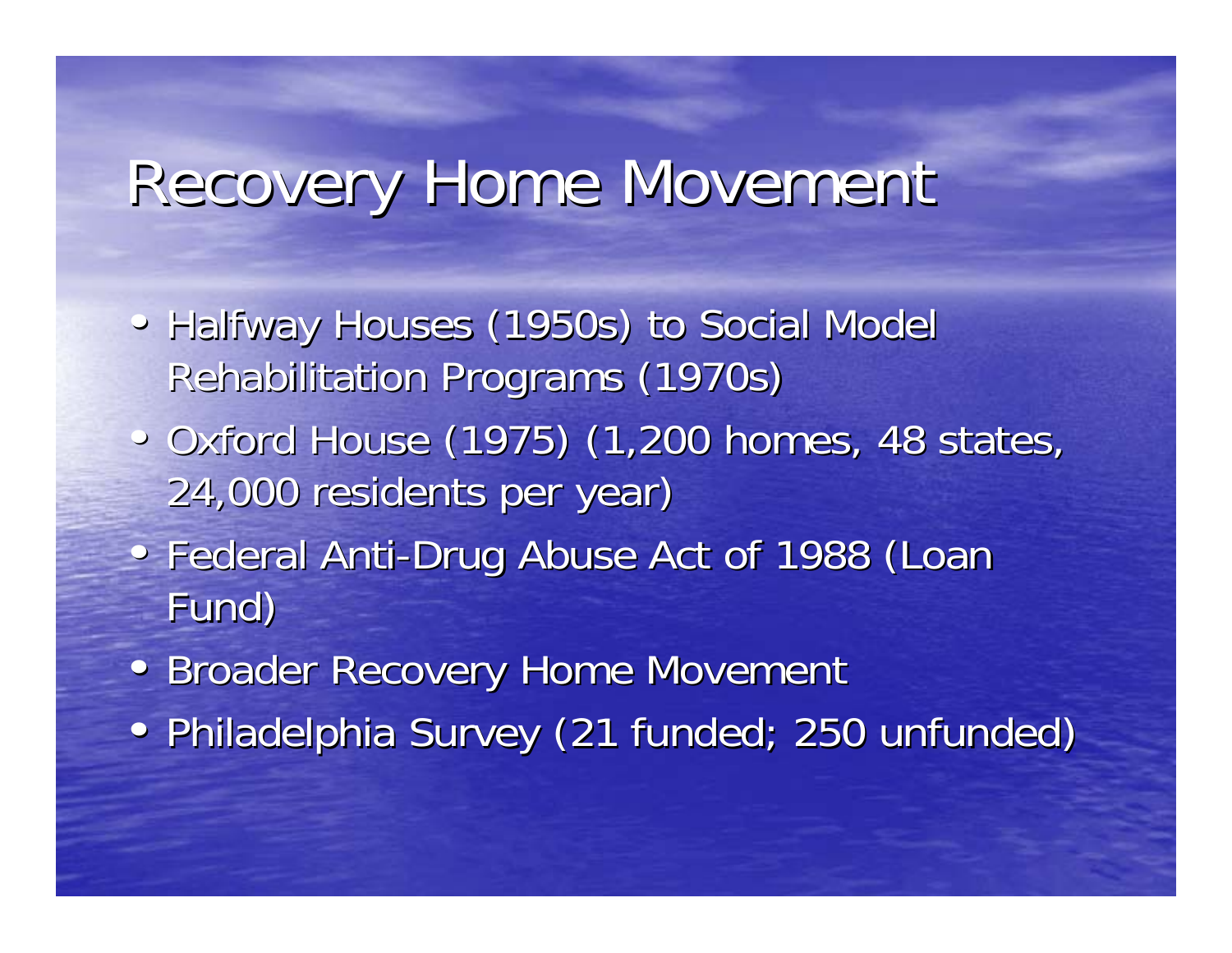# Recovery School Movement

• High School and Collegiate Levels

- Association of Recovery Schools (2002)
- Key Elements
	- --Active recruitment of people in recovery --Scholarships
	-
	- --On-campus recovery support

--Academic mentoring

\* Early Evaluations (high rates of continuous \* Early Evaluations (high rates of continuous recovery & academic excellence) recovery & academic excellence)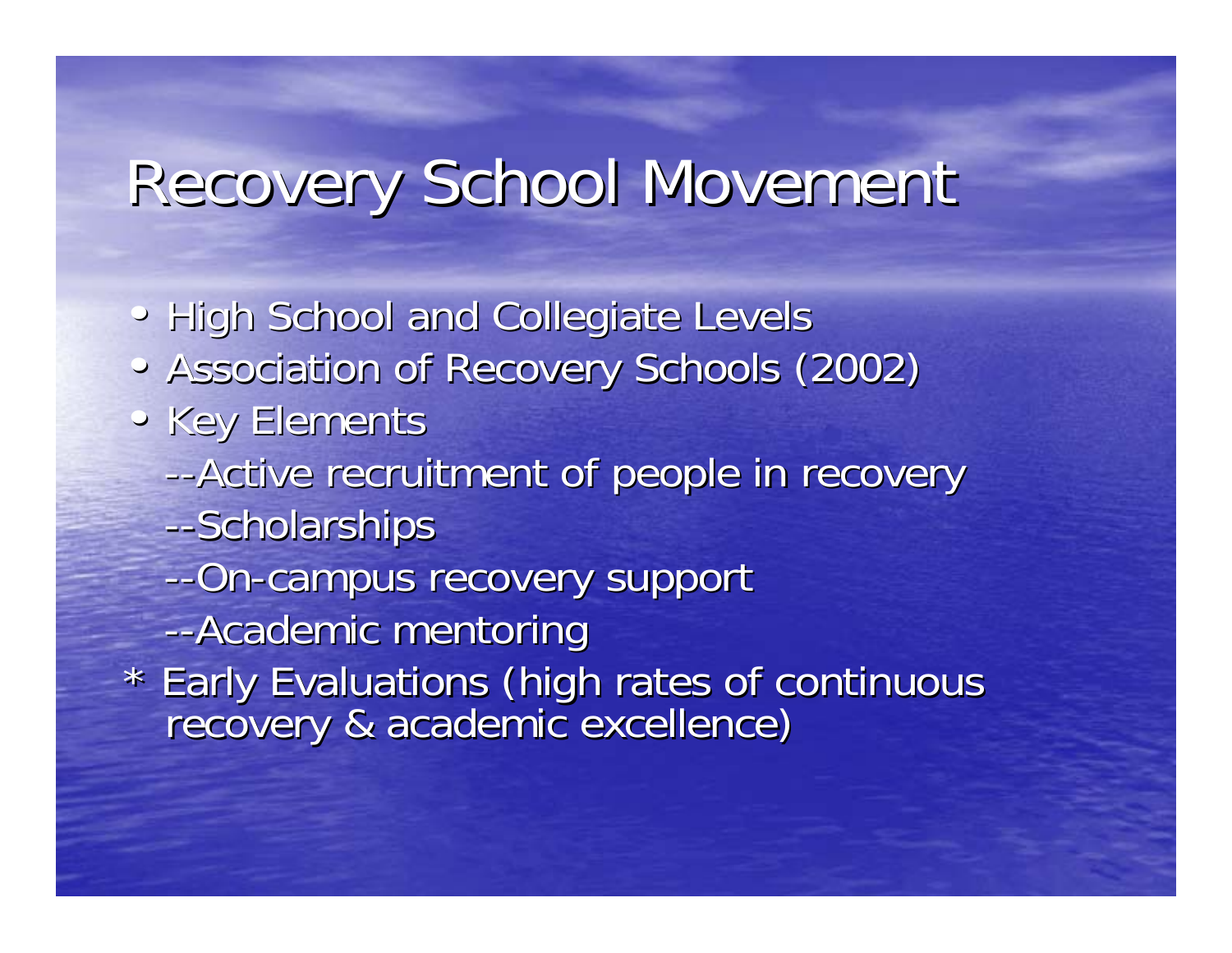## Recovery Industries

- Formats range from "recovery friendly" (Zingerman's Deli, Venturetech) to "recovery<br>exclusive" employers (Recovery at Work)
- Preparatory or Permanent Employment
- Core Elements:
	- --Skill training
	- --Work-based peer recovery coaching
	- --Linkage to recovery communities
	- --Establishment of legitimate work history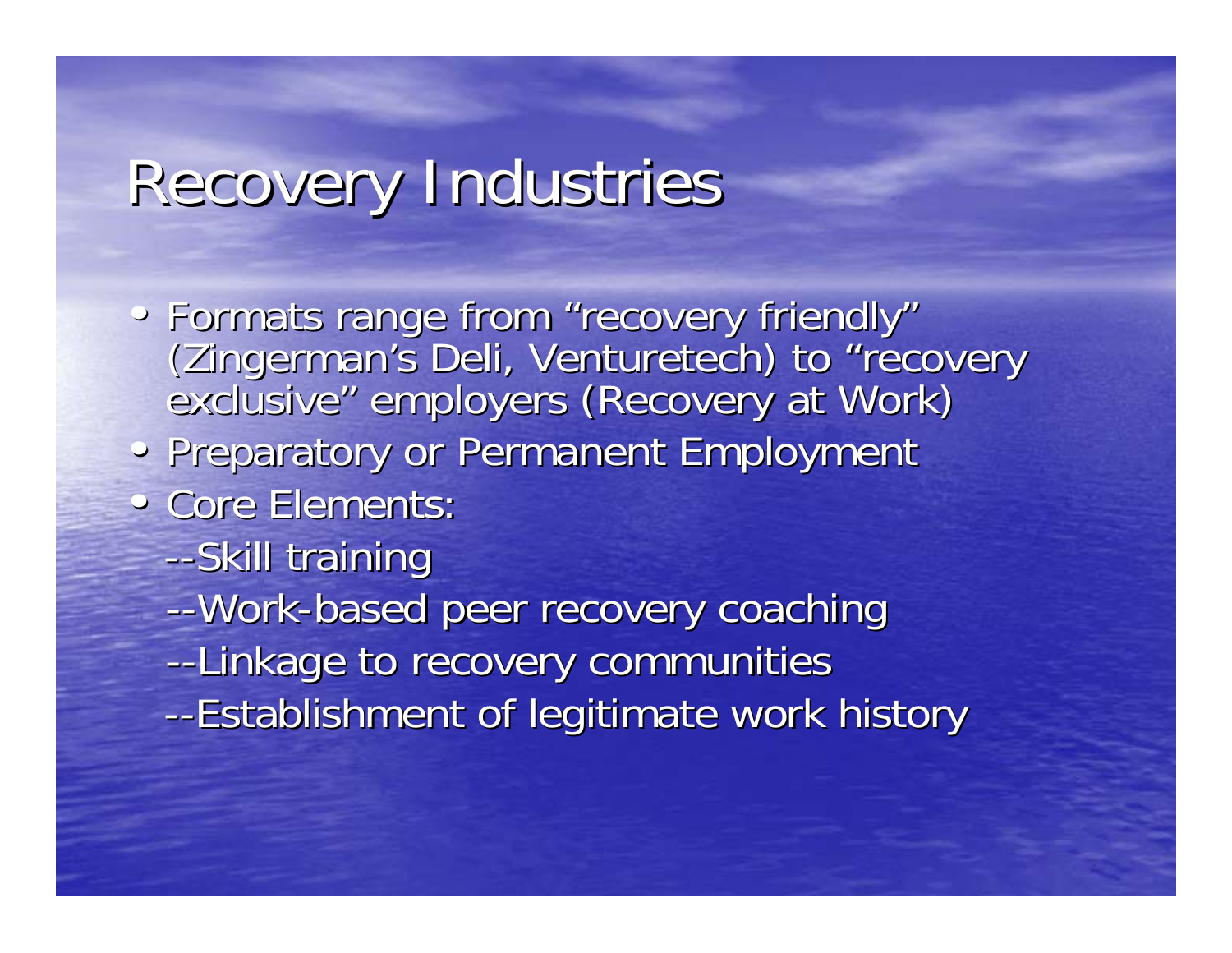# Recovery Ministries, Churches & Colonies

- •· "Recovery friendly churches"
- Mega-churches with a "recovery pastor"
- Lay leaders of recovery support groups
- recovery-focused worship services and workshops
- Recovery Churches, e.g., Central Park Recovery Church in St. Paul
- Faith-based recovery colonies, e.g., Dunklin based recovery colonies, e.g., Dunklin Memorial Camp in Okeechobee, Florida Memorial Camp in Okeechobee, Florida
- National Association for Christian Recovery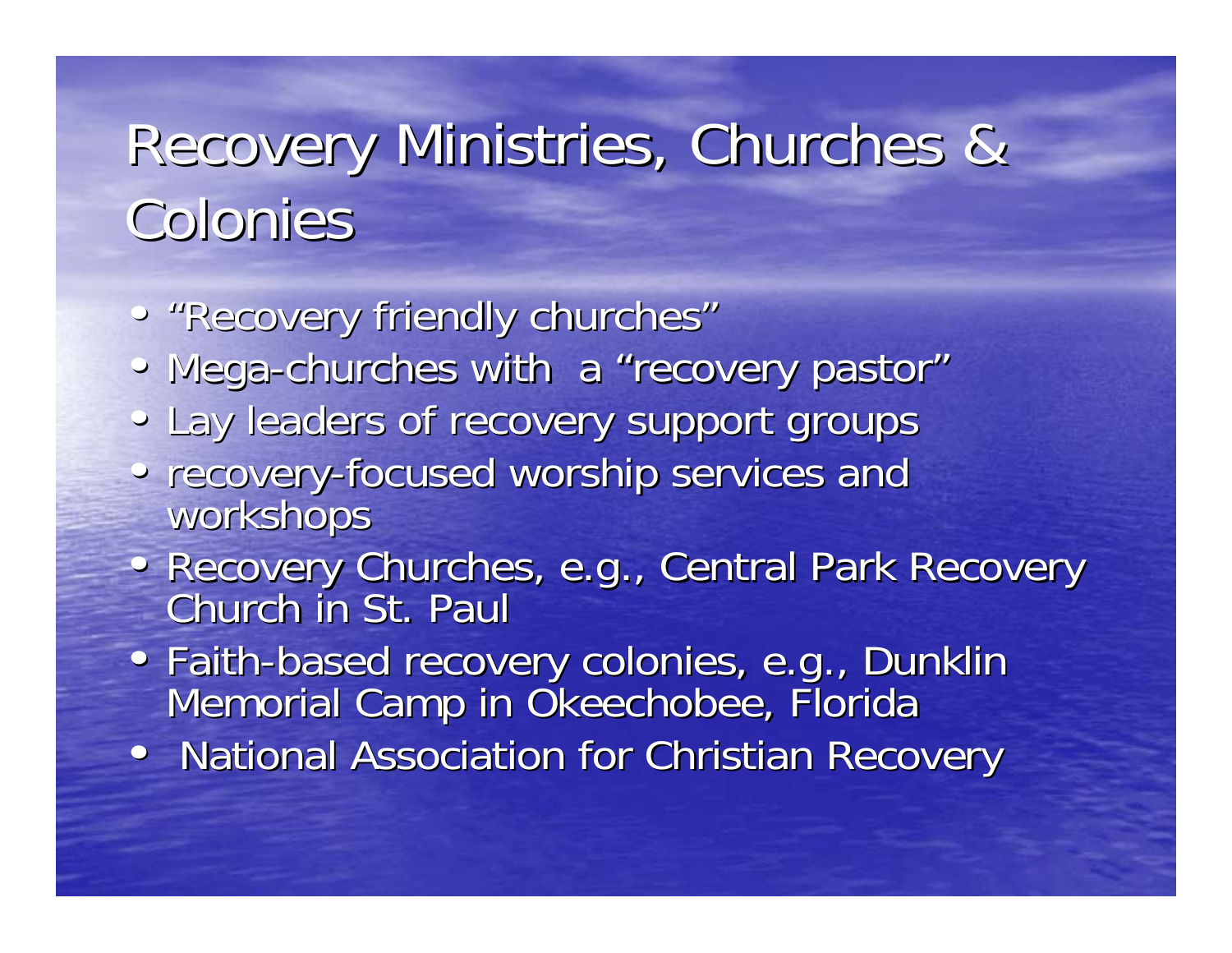Cultural Development Between Cultural Development Between (rather than within) Communities (rather than within) Communities of Recovery • Identity Reconstruction • Reconstruction of History • A New Language • Values Definition • New Symbols

- Musical Anthems
- Artistic Expression
- Literature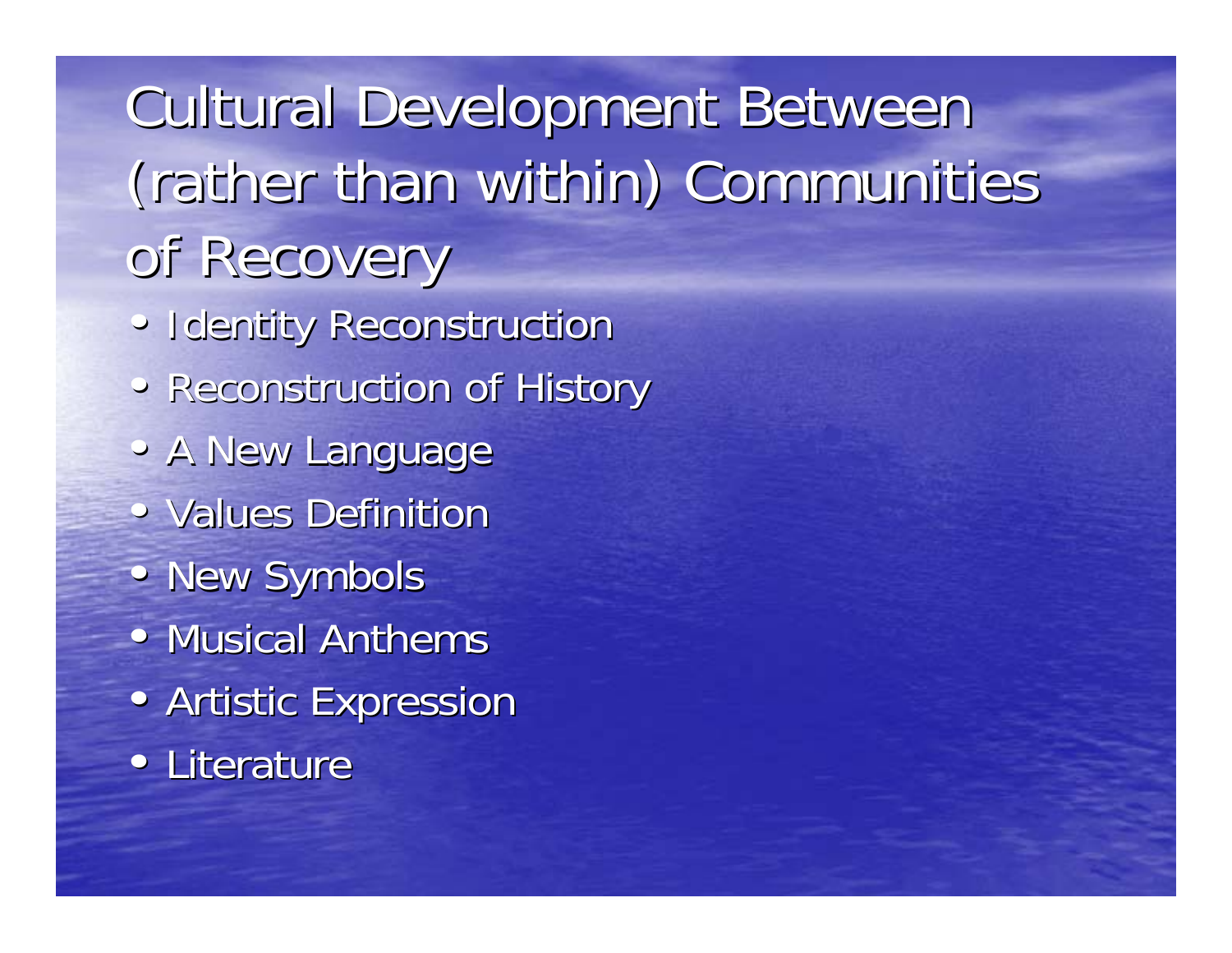# **Implications for Addiction** Professionals

- 1. We must all become students of American Communities of Recovery
- 2. We (recovering and non-recovering) can play key roles in the new recovery advocacy movement and local recovery community development

3. We must help re-engineer addiction treatment toward a greater focus on long-term recovery.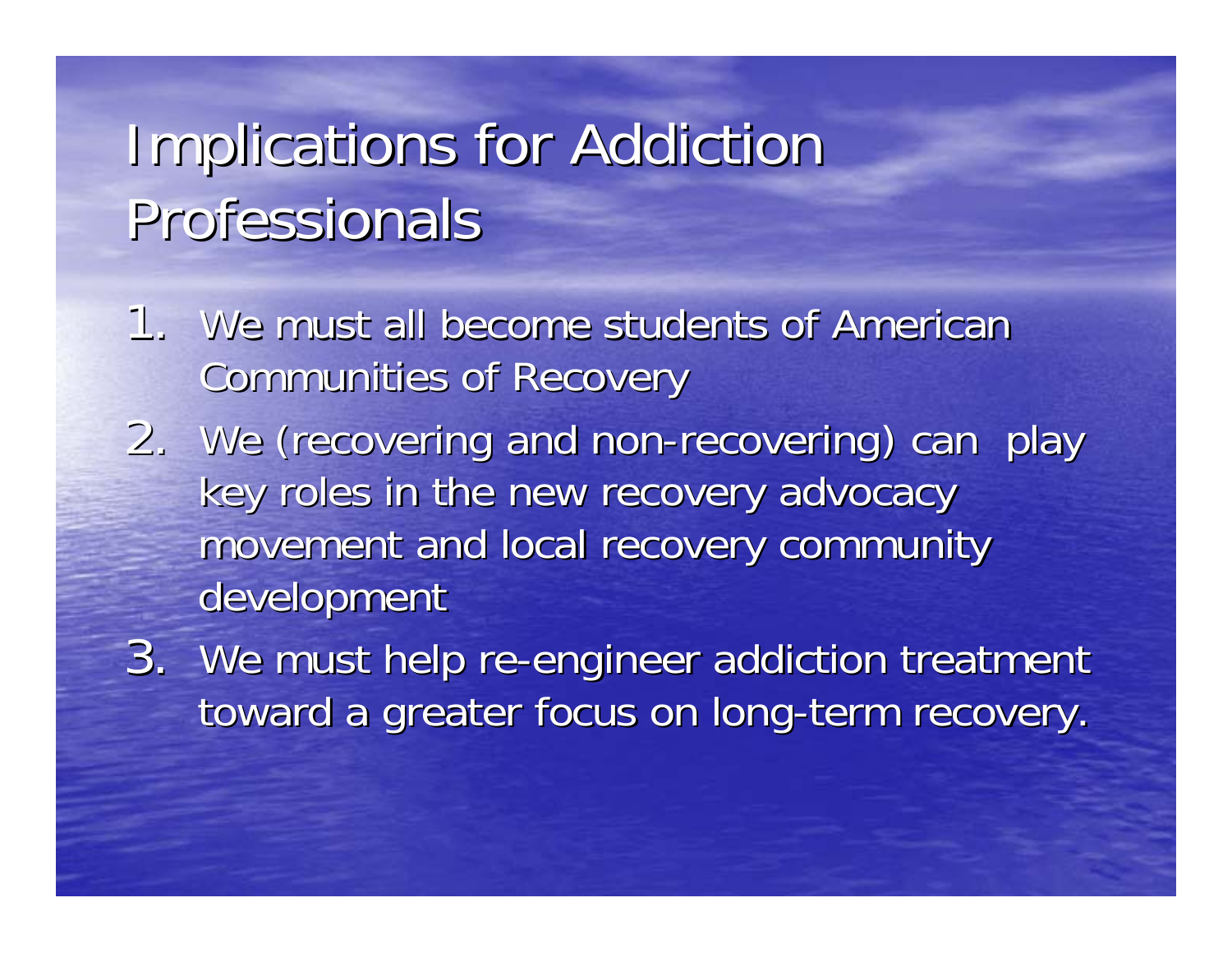# **Implications for Addiction** Professionals

- 4. The growing diversity of communities of recovery calls for use of a philosophy of choice with clients in addiction Tx.
- 5. We must move towards more assertive models of linkage to recovery support societies and larger recovery support institutions.
- 6. We must begin to see the community as our client-openness to models of community organization and community/cultural development